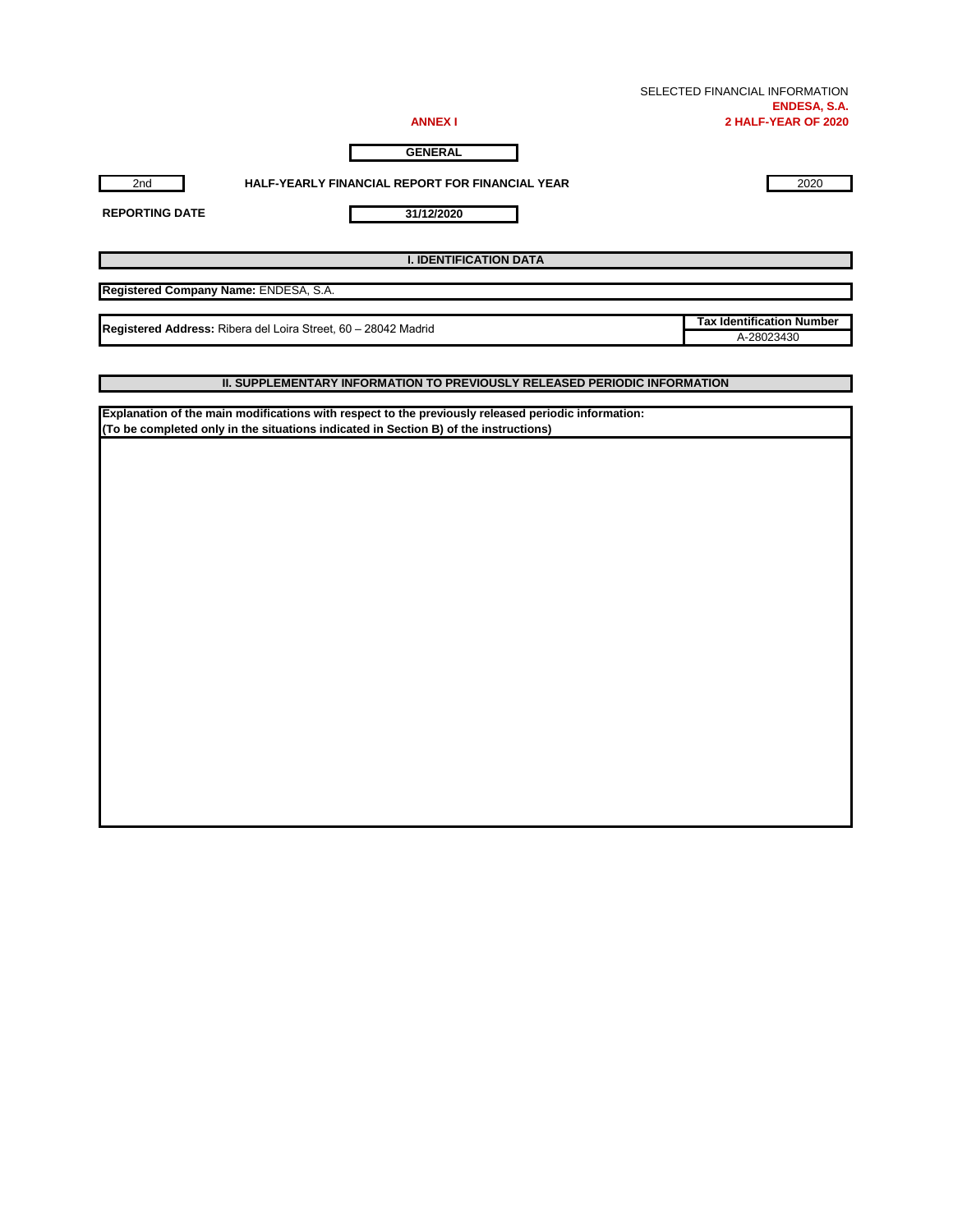#### **ENDESA, S.A.**

**2 HALF-YEAR OF 2020**

# **IV. SELECTED FINANCIAL INFORMATION**

## 1. **INDIVIDUAL BALANCE SHEET (PREPARED USING PREVAILING NATIONAL ACCOUNTING STANDARDS) (1/2)**

| <b>Units: Thousand euros</b>                                   |     |            |            |  |  |  |  |
|----------------------------------------------------------------|-----|------------|------------|--|--|--|--|
| <b>ASSETS</b>                                                  |     | 31/12/2020 | 31/12/2019 |  |  |  |  |
| A) NON-CURRENT ASSETS                                          | 40  | 19,153,335 | 19,160,437 |  |  |  |  |
| Intangible assets:<br>1.                                       | 30  | 113,390    | 117,736    |  |  |  |  |
| a) Goodwill                                                    | 31  |            |            |  |  |  |  |
| b) Other intangible assets                                     | 32  | 113,390    | 117,736    |  |  |  |  |
| 2.<br>Property, plant and equipment                            | 33  | 1,661      | 1,659      |  |  |  |  |
| 3.<br>Investment property                                      | 34  |            |            |  |  |  |  |
| 4.<br>Long-term investments in group companies and associates  | 35  | 18,878,120 | 18,893,179 |  |  |  |  |
| 5.<br>Long-term financial investments                          | 36  | 30,502     | 30,068     |  |  |  |  |
| 6.<br>Deferred tax assets                                      | 37  | 129,662    | 117,795    |  |  |  |  |
| 7.<br>Other non-current assets                                 | 38  |            |            |  |  |  |  |
| <b>B) CURRENT ASSETS</b>                                       | 85  | 796,819    | 1,145,171  |  |  |  |  |
| 1.<br>Non-current assets held for sale                         | 50  |            |            |  |  |  |  |
| 2.<br>Inventories                                              | 55  |            |            |  |  |  |  |
| Trade and other receivables:<br>3.                             | 60  | 235,776    | 163,673    |  |  |  |  |
| a) Trade receivables                                           | 61  |            |            |  |  |  |  |
| b) Other receivables                                           | 62  | 235,776    | 163,673    |  |  |  |  |
| c) Current tax assets                                          | 63  |            |            |  |  |  |  |
| 4.<br>Short-term investments in group companies and associates | 64  | 419,617    | 914,872    |  |  |  |  |
| 5.<br>Short-term financial investments                         | 70  | 10,863     | 35,304     |  |  |  |  |
| 6.<br>Prepayments and accrued income                           | 71  | 905        | 97         |  |  |  |  |
| 7.<br>Cash and cash equivalents                                | 72  | 129,658    | 31,225     |  |  |  |  |
| TOTAL ASSETS (A + B)                                           | 100 | 19,950,154 | 20,305,608 |  |  |  |  |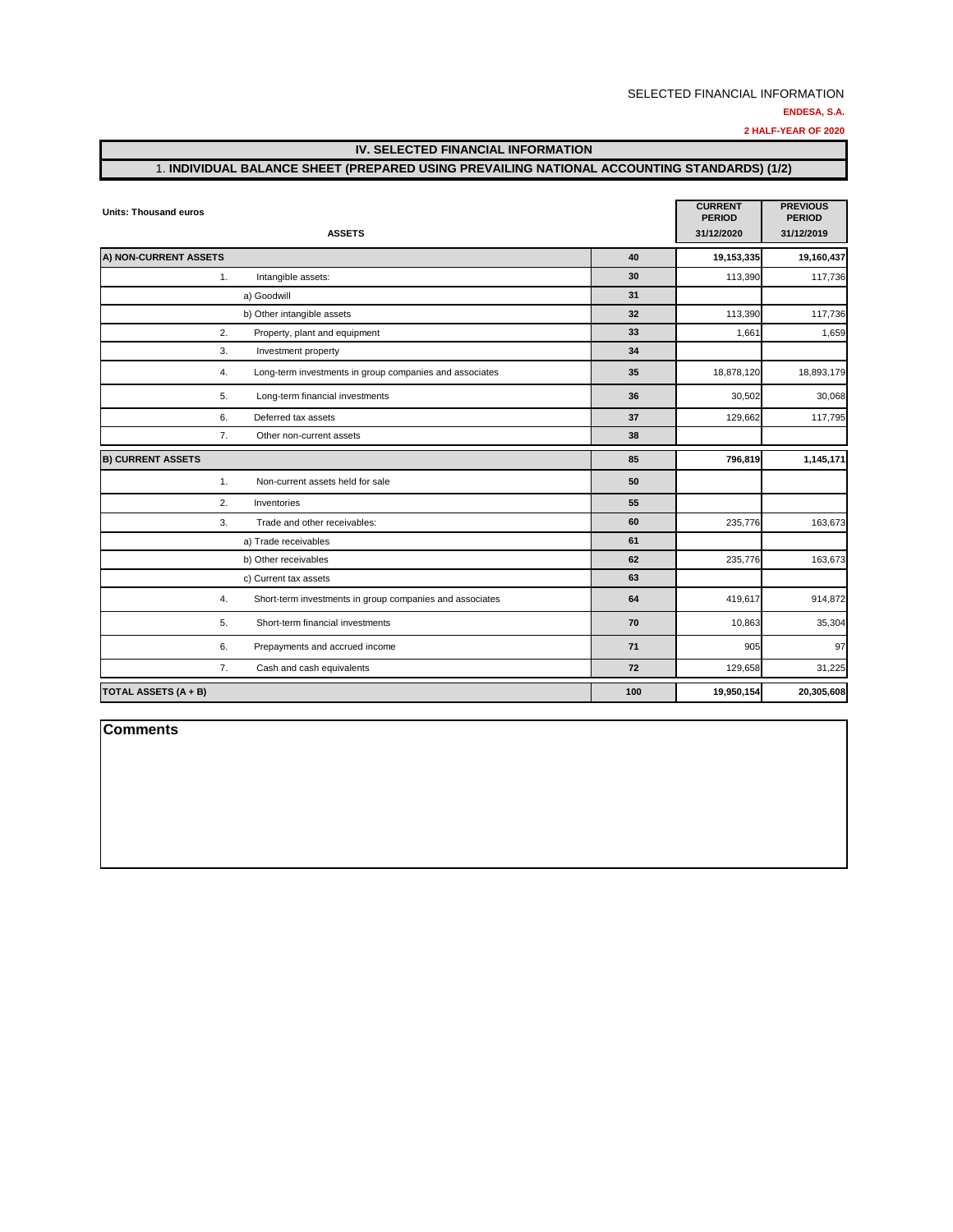|                                              |                                                                                             |            | SELECTED FINANCIAL INFORMATION | <b>ENDESA, S.A.</b><br>2 HALF-YEAR OF 2020 |
|----------------------------------------------|---------------------------------------------------------------------------------------------|------------|--------------------------------|--------------------------------------------|
|                                              | <b>IV. SELECTED FINANCIAL INFORMATION</b>                                                   |            |                                |                                            |
|                                              | 1. INDIVIDUAL BALANCE SHEET (PREPARED USING PREVAILING NATIONAL ACCOUNTING STANDARDS) (2/2) |            |                                |                                            |
| <b>Units: Thousand euros</b>                 |                                                                                             |            | <b>CURRENT</b>                 | <b>PREVIOUS</b>                            |
|                                              | <b>EQUITY AND LIABILITIES</b>                                                               |            | <b>PERIOD</b><br>31/12/2020    | <b>PERIOD</b><br>31/12/2019                |
| A) EQUITY (A.1 + A.2 + A.3)                  |                                                                                             | 195        | 8,955,196                      | 8,205,569                                  |
| A.1) CAPITAL AND RESERVES                    |                                                                                             | 180        | 8,980,782                      | 8,218,698                                  |
| 1.                                           | Capital:                                                                                    | 171        | 1,270,503                      | 1,270,503                                  |
|                                              | a) Authorised capital                                                                       | 161        | 1,270,503                      | 1,270,503                                  |
|                                              | b) Less: Uncalled capital                                                                   | 162        |                                |                                            |
| 2.                                           | Share premium                                                                               | 172        | 88,800                         | 88,800                                     |
| 3.                                           | Reserves                                                                                    | 173        | 1,436,260                      | 1,441,136                                  |
| 4.                                           | Less: Treasury stock                                                                        | 174        | (1, 927)                       |                                            |
| 5.                                           | Profit and loss in prior periods                                                            | 178        | 4,597,407                      | 4,516,957                                  |
| 6.                                           | Other shareholder contributions                                                             | 179        | 319                            | 319                                        |
| 7.                                           | Profit (loss) for the period                                                                | 175        | 2,329,719                      | 1,642,109                                  |
| 8.                                           | Less: Interim dividend                                                                      | 176        | (741, 069)                     | (741, 126)                                 |
| 9.                                           | Other equity instruments                                                                    | 177        | 770                            |                                            |
| A.2) VALUATION ADJUSTMENTS                   |                                                                                             | 188        | (25, 586)                      | (13, 129)                                  |
| 1.                                           | Available-for-sale financial assets                                                         | 181        |                                |                                            |
|                                              |                                                                                             |            |                                |                                            |
| 2.                                           | Hedging transactions                                                                        | 182        | (25, 586)                      | (13, 129)                                  |
| 3.                                           | Others                                                                                      | 183        |                                |                                            |
| A.3) GRANTS, DONATIONS AND BEQUESTS RECEIVED |                                                                                             | 194        |                                |                                            |
| <b>B) NON-CURRENT LIABILITIES</b>            |                                                                                             | 120        | 8,725,130                      | 10,153,844                                 |
| 1.                                           | Long-term provisions                                                                        | 115        | 307,551                        | 253,058                                    |
| $\mathfrak{D}$                               | Long-term debts:                                                                            | 116        | 2,080,637                      | 1,856,464                                  |
|                                              | a) Debt with financial institutions and bonds and other marketable securities               | 131        | 2,042,965                      | 1,835,223                                  |
|                                              | b) Other financial liabilities                                                              | 132        | 37,672                         | 21,241                                     |
| 3.                                           | Long-term payables to group companies and associates                                        | 117        | 6,303,424                      | 8,010,799                                  |
| 4.                                           | Deferred tax liabilities                                                                    | 118        | 33,518                         | 33,523                                     |
| 5.                                           | Other non-current liabilities                                                               | 135        |                                |                                            |
| 6.                                           | Long-term accrual accounts                                                                  | 119        |                                |                                            |
| C) CURRENT LIABILITIES                       |                                                                                             | 130        | 2,269,828                      | 1,946,195                                  |
| 1.                                           | Liabilities associated with non-current assets held for sale                                | 121        |                                |                                            |
| $\overline{2}$                               | Short-term provisions                                                                       | 122        | 48,910                         | 55,569                                     |
| 3.                                           | Short-term debts:                                                                           | 123        | 1,473,623                      | 1,075,699                                  |
|                                              | a) Debt with financial institutions and bonds and other marketable securities               | 133        | 83,161                         | 49,191                                     |
|                                              | b) Other financial liabilities                                                              | 134        | 1,390,462                      | 1,026,508                                  |
|                                              |                                                                                             |            |                                |                                            |
| 4.                                           | Short-term payables to group companies and associates                                       | 129        | 604,154                        | 636,581                                    |
| 5.                                           | Trade and other payables:                                                                   | 124        | 142,949                        | 178,154                                    |
|                                              | a) Suppliers                                                                                | 125        |                                |                                            |
|                                              | b) Other payables                                                                           | 126<br>127 | 142,949                        | 178,154                                    |
|                                              | c) Current tax liabilities                                                                  | 136        |                                |                                            |
| 6.                                           | Other current liabilities                                                                   |            |                                |                                            |

7. Current accrual accounts **128** 192 192

**TOTAL EQUITY AND LIABILITIES (A + B + C ) 200 19,950,154 20,305,608**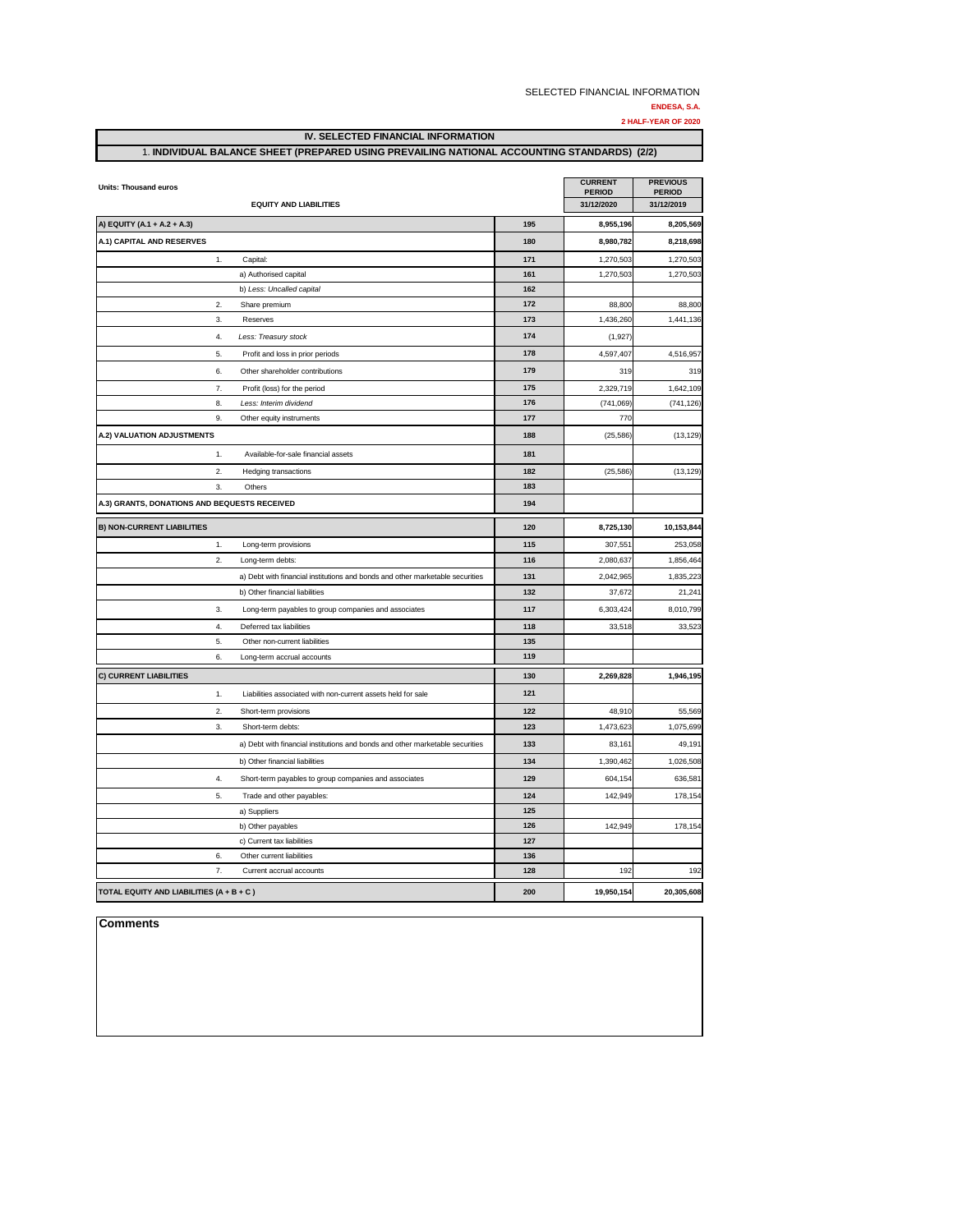**2 HALF-YEAR OF 2020**

#### **IV. SELECTED FINANCIAL INFORMATION**

## **2. INDIVIDUAL PROFIT AND LOSS STATEMENT (PREPARED USING PREVAILING NATIONAL ACCOUNTING STANDARDS)**

| <b>Units: Thousand euros</b> |                                                                          |     | PRESENT CURR.   | <b>PREVIOUS CURR.</b> | <b>CURRENT</b>    | <b>PREVIOUS</b>   |
|------------------------------|--------------------------------------------------------------------------|-----|-----------------|-----------------------|-------------------|-------------------|
|                              |                                                                          |     | <b>PERIOD</b>   | <b>PERIOD</b>         | <b>CUMULATIVE</b> | <b>CUMULATIVE</b> |
|                              |                                                                          |     | (2nd HALF YEAR) | (2nd HALF YEAR)       | 31/12/2020        | 31/12/2019        |
| $(+)$                        | Revenue                                                                  | 205 | 1,812,730       | 1,610,990             | 2,866,713         | 2,137,490         |
| $(+/-)$                      | Change in inventories of finished products and work in<br>progress       | 206 |                 |                       |                   |                   |
| $(+)$                        | Own work capitalised                                                     | 207 | 933             | 1.124                 | 1,530             | 1,565             |
| $(-)$                        | Supplies                                                                 | 208 | (161)           | (468)                 | (321)             | (574)             |
| $(+)$                        | Other operating revenue                                                  | 209 | 4,091           | 1,881                 | 5,871             | 5,202             |
| $(-)$                        | Personnel expenses                                                       | 217 | (148, 761)      | (88,903)              | (239, 384)        | (180, 574)        |
| $(-)$                        | Other operating expenses                                                 | 210 | (100, 943)      | (103, 728)            | (188, 260)        | (173, 254)        |
| $(-)$                        | Depreciation and amortisation charge                                     | 211 | (18, 496)       | (17, 744)             | (32, 470)         | (32, 148)         |
| $(+)$                        | Allocation of grants for non-financial assets and other grants           | 212 |                 |                       |                   |                   |
| $(+)$                        | Reversal of provisions                                                   | 213 | (580)           | 2,687                 | 2,168             | 5,124             |
| $(+/-)$                      | Impairment and gain (loss) on disposal of non-current assets             | 214 |                 |                       |                   |                   |
| $(+/-)$                      | Other profit (loss)                                                      | 215 | 3,660           | 369                   | 3,657             | (500)             |
| $\equiv$                     | <b>OPERATING PROFIT (LOSS)</b>                                           | 245 | 1,552,473       | 1,406,208             | 2,419,504         | 1,762,331         |
| $(+)$                        | Finance income                                                           | 250 | 1,181           | 4,786                 | 5,035             | 7,422             |
| $(-)$                        | Finance costs                                                            | 251 | (89, 590)       | (91, 998)             | (177, 870)        | (192, 544)        |
| $(+/-)$                      | Changes in fair value of financial instruments                           | 252 | (659)           | (1, 847)              | 58                | (1, 173)          |
| $(+/-)$                      | Exchange differences                                                     | 254 | (1,662)         | 2,267                 | 959               | 5,268             |
| $(+/-)$                      | Impairment and gain (loss) on disposal of financial<br>instruments       | 255 | (1, 341)        | (1, 159)              | (1, 341)          | (1, 159)          |
| $=$                          | <b>NET FINANCE INCOME (COSTS)</b>                                        | 256 | (92,071)        | (87, 951)             | (173, 159)        | (182, 186)        |
| $\qquad \qquad =$            | <b>PROFIT (LOSS) BEFORE TAX</b>                                          | 265 | 1,460,402       | 1,318,257             | 2,246,345         | 1,580,145         |
| $(+/-)$                      | Income tax expense                                                       | 270 | 54,126          | 37,854                | 83,374            | 61,964            |
| $=$                          | PROFIT (LOSS) FOR THE PERIOD FROM CONTINUING<br><b>ACTIVITIES</b>        | 280 | 1,514,528       | 1,356,111             | 2,329,719         | 1,642,109         |
|                              |                                                                          |     |                 |                       |                   |                   |
| $(+/-)$                      | Profit (loss) for the period from discontinued operations, net<br>of tax | 285 |                 |                       |                   |                   |
| $=$                          | PROFIT (LOSS) FOR THE PERIOD                                             | 300 | 1,514,528       | 1,356,111             | 2,329,719         | 1,642,109         |
|                              |                                                                          |     |                 |                       |                   |                   |

| <b>IEARNINGS PER SHARE</b> |     | Amount          | <b>Amount</b>   | <b>Amount</b>   | Amount          |
|----------------------------|-----|-----------------|-----------------|-----------------|-----------------|
|                            |     | $(X.XX)$ euros) | $(X,XX)$ euros) | $(X.XX)$ euros) | $(X,XX)$ euros) |
| <b>Basic</b>               | 290 | .43             | .28             | 2.20            | .55             |
| <b>Diluted</b>             | 295 | .43             | .28             | 2.20            | .55             |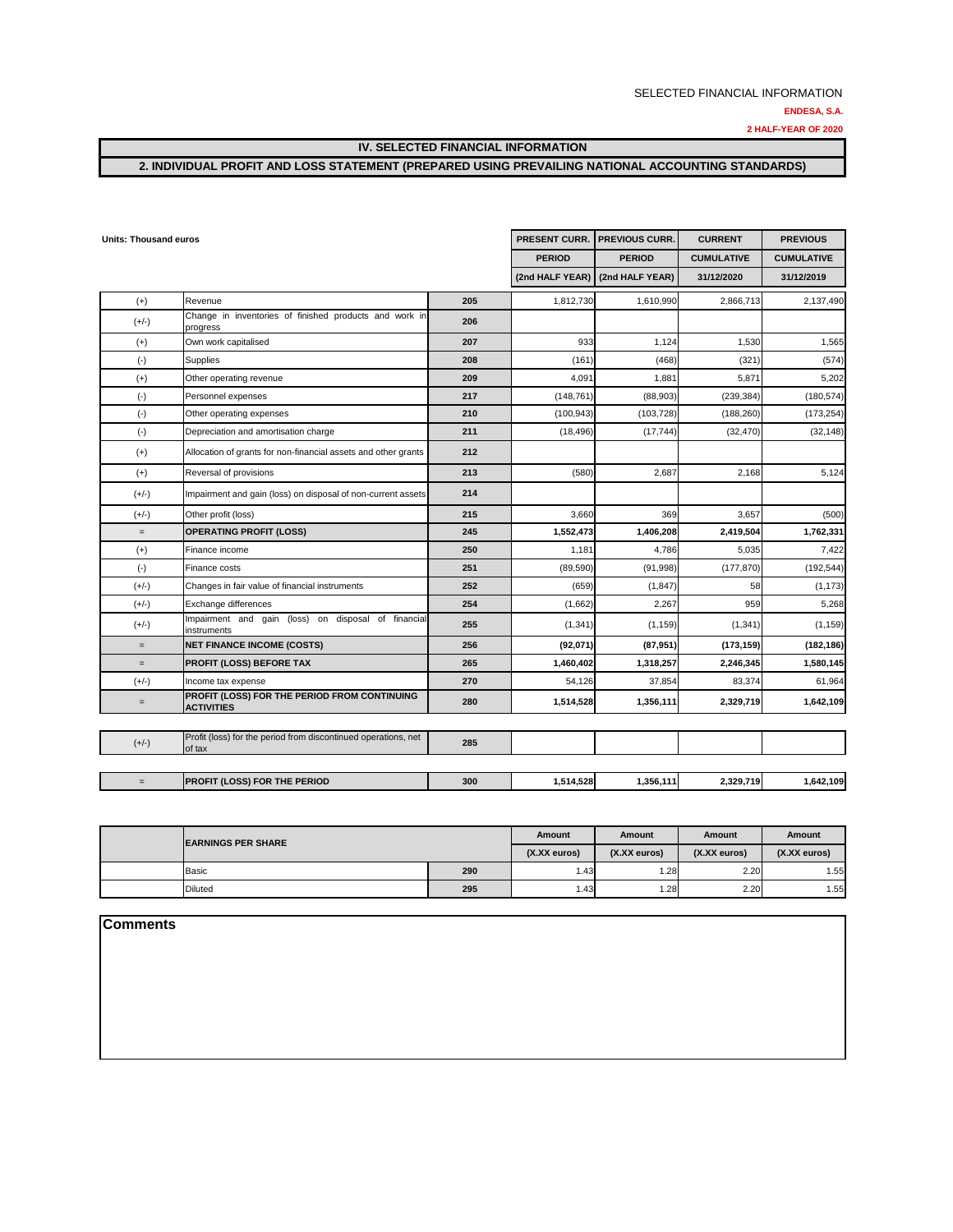**ENDESA, S.A.**

**2 HALF-YEAR OF 2020**

| IV. SELECTED FINANCIAL INFORMATION                        |
|-----------------------------------------------------------|
| 3. INDIVIDUAL STATEMENT OF CHANGES IN EQUITY              |
| a) INDIVIDUAL STATEMENT OF RECOGNISED INCOME AND EXPENSE  |
| (PREPARED USING PREVAILING NATIONAL ACCOUNTING STANDARDS) |

|    |    | Units: Thousand euros                                           |     | <b>CURRENT</b> | <b>PREVIOUS</b> |
|----|----|-----------------------------------------------------------------|-----|----------------|-----------------|
|    |    |                                                                 |     | <b>PERIOD</b>  | <b>PERIOD</b>   |
|    |    |                                                                 |     | 31/12/2020     | 31/12/2019      |
| A) |    | PROFIT (LOSS) FOR THE PERIOD (from the profit and loss account) | 305 | 2,329,719      | 1,642,109       |
| B) |    | INCOME AND EXPENSE RECOGNISED DIRECTLY IN EQUITY                | 310 | (22,609)       | (17,069)        |
|    | 1. | From measurement of financial instruments:                      | 320 |                |                 |
|    |    | a) Available-for-sale financial assets                          | 321 |                |                 |
|    |    | b) Other income/(expenses)                                      | 323 |                |                 |
|    | 2. | From cash flow hedges                                           | 330 | (23, 757)      | (17,506)        |
|    | 3. | Grants, donations and bequests received                         | 340 |                |                 |
|    | 4. | From actuarial gains and losses and other adjustments           | 344 | (6,388)        | (5, 254)        |
|    | 5. | Other income and expense recognised directly in equity          | 343 |                |                 |
|    | 6. | <b>Tax effect</b>                                               | 345 | 7,536          | 5,691           |
| C) |    | <b>TRANSFERS TO PROFIT OR LOSS</b>                              | 350 | 5.361          |                 |
|    | 1. | From measurement of financial instruments:                      | 355 |                |                 |
|    |    | a) Available-for-sale financial assets                          | 356 |                |                 |
|    |    | b) Other income/(expenses)                                      | 358 |                |                 |
|    | 2. | From cash flow hedges                                           | 360 | 7,148          |                 |
|    | 3. | Grants, donations and bequests received                         | 366 |                |                 |
|    | 4. | Other income and expense recognised directly in equity          | 365 |                |                 |
|    | 5. | <b>Tax effect</b>                                               | 370 | (1,787)        |                 |
|    |    | TOTAL RECOGNISED INCOME/(EXPENSE) FOR THE PERIOD (A + B + C)    | 400 | 2,312,471      | 1,625,040       |

**Comments**

╞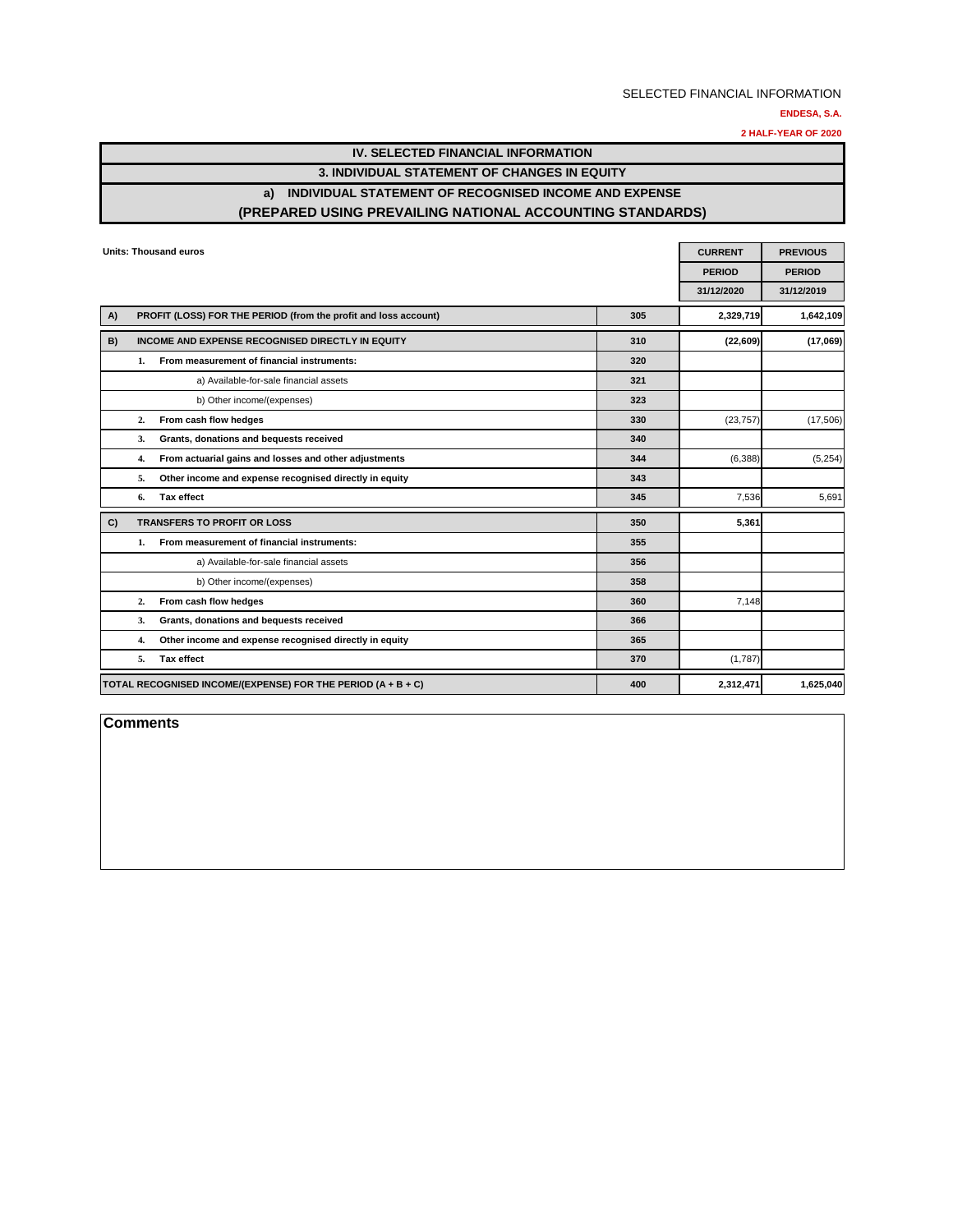**2 HALF-YEAR OF 2020**

## **IV. SELECTED FINANCIAL INFORMATION 3. INDIVIDUAL STATEMENT OF CHANGES IN EQUITY B. INDIVIDUAL STATEMENT OF TOTAL CHANGES IN EQUITY (1/2)**

#### **(PREPARED USING PREVAILING NATIONAL ACCOUNTING STANDARDS)**

| <b>Units: Thousand euros</b>                            |      | <b>Capital and Reserves</b> |                               |                       |                                 |                             | Valuation   | <b>Grants, donations</b> |                     |
|---------------------------------------------------------|------|-----------------------------|-------------------------------|-----------------------|---------------------------------|-----------------------------|-------------|--------------------------|---------------------|
| <b>CURRENT PERIOD</b>                                   |      | Capital                     | Share premium<br>and Reserves | <b>Treasury stock</b> | Profit (loss) for<br>the period | Other equity<br>instruments | adjustments | and bequests<br>received | <b>Total Equity</b> |
| Opening balance at 01/01/2020                           | 3010 | 1,270,503                   | 5,306,086                     |                       | 1,642,109                       |                             | (13, 129)   |                          | 8,205,569           |
| Adjustments for changes in accounting policy            | 3011 |                             |                               |                       |                                 |                             |             |                          |                     |
| Adjustment for errors                                   | 3012 |                             |                               |                       |                                 |                             |             |                          |                     |
| <b>Adjusted opening balance</b>                         | 3015 | 1,270,503                   | 5,306,086                     |                       | 1,642,109                       |                             | (13, 129)   |                          | 8,205,569           |
| I. Total recognised income/(expense) in the<br>period   | 3020 |                             | (4,791)                       |                       | 2,329,719                       |                             | (12, 457)   |                          | 2,312,471           |
| Transactions with shareholders or<br>owners             | 3025 |                             | (1,561,659)                   | (1,927)               |                                 |                             |             |                          | (1,563,586)         |
| Capital increases/ (reductions)                         | 3026 |                             |                               |                       |                                 |                             |             |                          |                     |
| Conversion of financial liabilities into equity         | 3027 |                             |                               |                       |                                 |                             |             |                          |                     |
| Distribution of dividends<br>3                          | 3028 |                             | (1,561,659)                   |                       |                                 |                             |             |                          | (1,561,659)         |
| Net trading with treasury stock<br>4.                   | 3029 |                             |                               | (1,927)               |                                 |                             |             |                          | (1,927)             |
| (reductions) for business<br>Increases/<br>combinations | 3030 |                             |                               |                       |                                 |                             |             |                          |                     |
| Other transactions with shareholders or<br>6.<br>owners | 3032 |                             |                               |                       |                                 |                             |             |                          |                     |
| III. Other changes in equity                            | 3035 |                             | 1,642,081                     |                       | (1,642,109)                     | 770                         |             |                          | 742                 |
| Equity-settled share-based payment                      | 3036 |                             |                               |                       |                                 | 770                         |             |                          | 770                 |
| Transfers between equity accounts<br>$\overline{2}$     | 3037 |                             | 1,642,109                     |                       | (1,642,109)                     |                             |             |                          |                     |
| Other changes<br>3.                                     | 3038 |                             | (28)                          |                       |                                 |                             |             |                          | (28)                |
| Closing balance at 31/12/2020                           | 3040 | 1,270,503                   | 5,381,717                     | (1, 927)              | 2,329,719                       | 770                         | (25, 586)   |                          | 8,955,196           |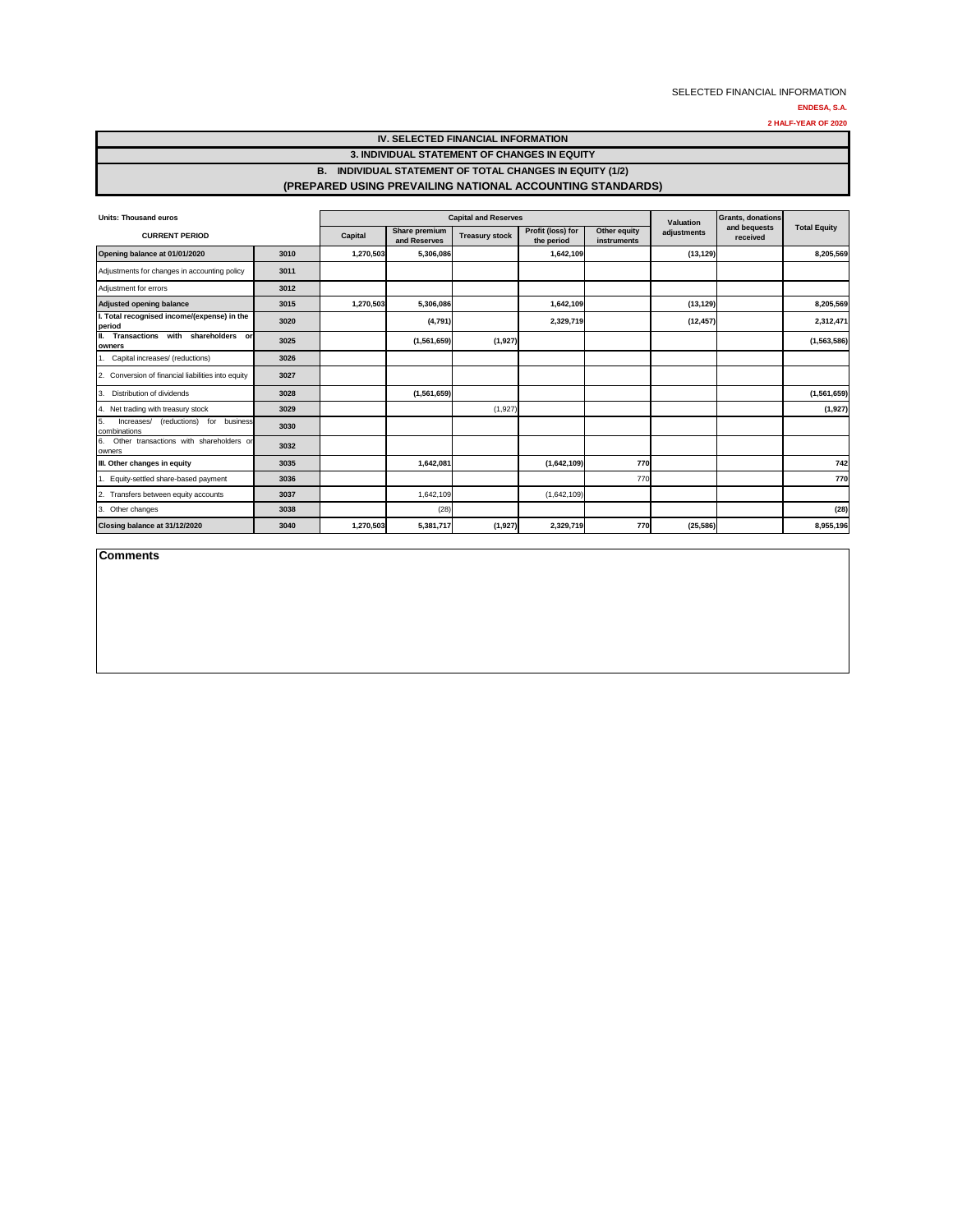**2 HALF-YEAR OF 2020**

| <b>IV. SELECTED FINANCIAL INFORMATION</b>                       |
|-----------------------------------------------------------------|
| 3. INDIVIDUAL STATEMENT OF CHANGES IN EQUITY                    |
| <b>B. INDIVIDUAL STATEMENT OF TOTAL CHANGES IN EQUITY (2/2)</b> |
| (PREPARED USING PREVAILING NATIONAL ACCOUNTING STANDARDS)       |

| <b>Units: Thousand euros</b>                                          |      | <b>Capital and Reserves</b> |                               |                       |                                 |                             | Valuation   | <b>Grants, donations</b> |                     |
|-----------------------------------------------------------------------|------|-----------------------------|-------------------------------|-----------------------|---------------------------------|-----------------------------|-------------|--------------------------|---------------------|
| <b>PREVIOUS PERIOD</b>                                                |      | Capital                     | Share premium<br>and Reserves | <b>Treasury stock</b> | Profit (loss) for<br>the period | Other equity<br>instruments | adjustments | and bequests<br>received | <b>Total Equity</b> |
| 01/01/2019<br><b>Opening</b><br>balance<br>at<br>(comparative period) | 3050 | 1,270,503                   | 5,310,007                     |                       | 1,510,858                       |                             |             |                          | 8,091,368           |
| Adjustments for changes in accounting policy                          | 3051 |                             |                               |                       |                                 |                             |             |                          |                     |
| Adjustment for errors                                                 | 3052 |                             |                               |                       |                                 |                             |             |                          |                     |
| Adjusted opening balance (comparative<br>period)                      | 3055 | 1,270,503                   | 5,310,007                     |                       | 1,510,858                       |                             |             |                          | 8,091,368           |
| I. Total recognised income/(expense) in<br>the period                 | 3060 |                             | (3,940)                       |                       | 1,642,109                       |                             | (13, 129)   |                          | 1,625,040           |
| II. Transactions with shareholders or<br>owners                       | 3065 |                             | (1,510,839)                   |                       |                                 |                             |             |                          | (1,510,839)         |
| Capital increases/ (reductions)<br>1.                                 | 3066 |                             |                               |                       |                                 |                             |             |                          |                     |
| 2.<br>Conversion of financial liabilities into<br>equity              | 3067 |                             |                               |                       |                                 |                             |             |                          |                     |
| Distribution of dividends<br>3.                                       | 3068 |                             | (1,510,839)                   |                       |                                 |                             |             |                          | (1,510,839)         |
| Net trading with treasury stock<br>4.                                 | 3069 |                             |                               |                       |                                 |                             |             |                          |                     |
| Increases/ (reductions) for business<br>5.<br>combinations            | 3070 |                             |                               |                       |                                 |                             |             |                          |                     |
| Other transactions with shareholders or<br>6.<br>owners               | 3072 |                             |                               |                       |                                 |                             |             |                          |                     |
| III. Other changes in equity                                          | 3075 |                             | 1.510.858                     |                       | (1,510,858)                     |                             |             |                          |                     |
| 1. Equity-settled share-based payment                                 | 3076 |                             |                               |                       |                                 |                             |             |                          |                     |
| 2. Transfers between equity accounts                                  | 3077 |                             | 1,510,858                     |                       | (1,510,858)                     |                             |             |                          |                     |
| 3. Other changes                                                      | 3078 |                             |                               |                       |                                 |                             |             |                          |                     |
| 31/12/2019<br>balance<br><b>Closing</b><br>at<br>(comparative period) | 3080 | 1,270,503                   | 5,306,086                     |                       | 1,642,109                       |                             | (13, 129)   |                          | 8,205,569           |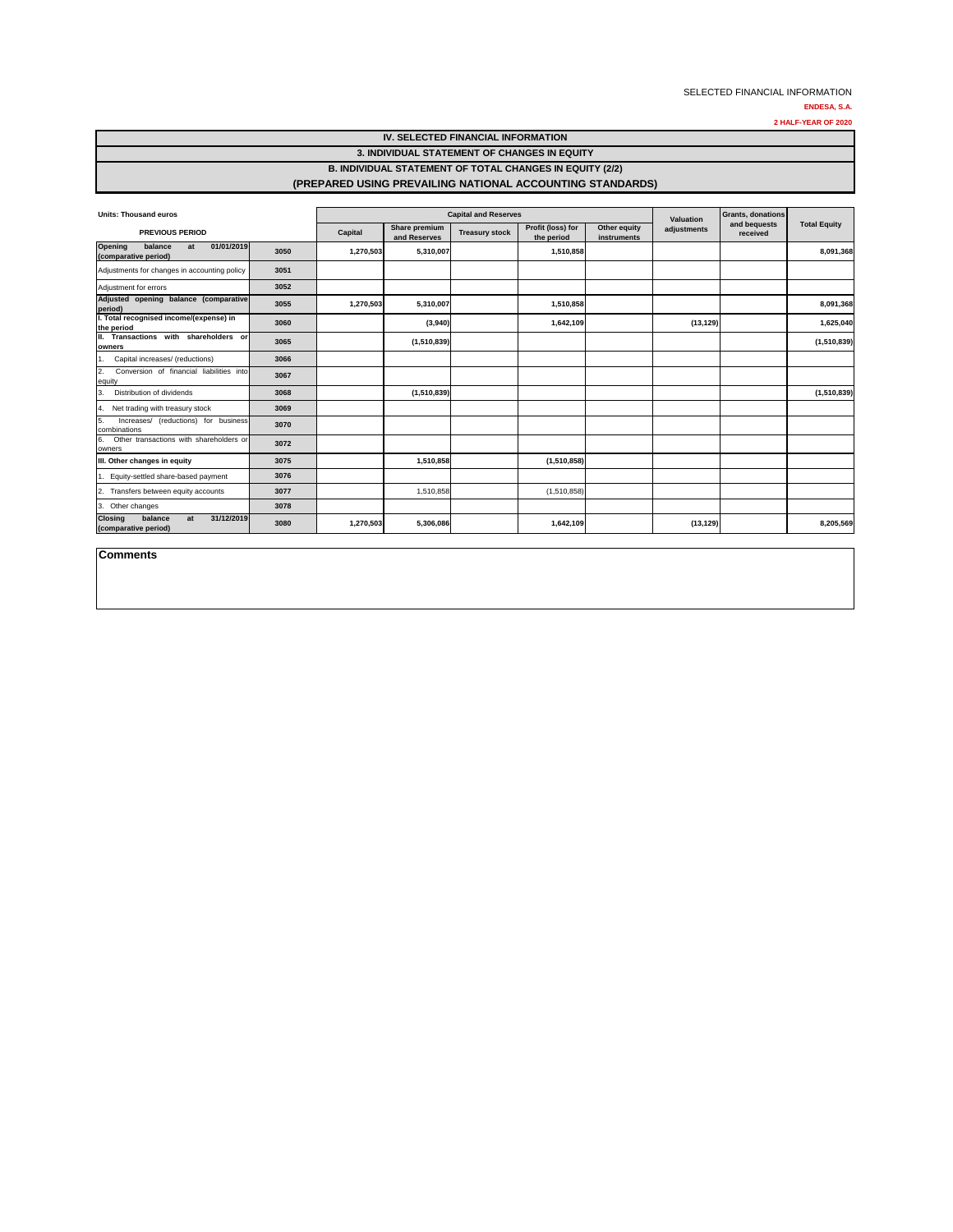**ENDESA, S.A.**

**2 HALF-YEAR OF 2020**

|         | IV. SELECTED FINANCIAL INFORMATION                        |     |               |               |  |  |  |
|---------|-----------------------------------------------------------|-----|---------------|---------------|--|--|--|
|         | <b>4. INDIVIDUAL STATEMENT OF CASH FLOWS</b>              |     |               |               |  |  |  |
|         | (PREPARED USING PREVAILING NATIONAL ACCOUNTING STANDARDS) |     |               |               |  |  |  |
|         |                                                           |     |               |               |  |  |  |
|         | Units: Thousand euros                                     |     |               |               |  |  |  |
|         |                                                           |     | <b>PERIOD</b> | <b>PERIOD</b> |  |  |  |
|         |                                                           |     | 31/12/2020    | 31/12/2019    |  |  |  |
|         |                                                           |     |               |               |  |  |  |
| A)      | CASH FLOWS FROM OPERATING ACTIVITIES (1 + 2 + 3 + 4)      | 435 | 2,778,635     | 2,190,373     |  |  |  |
| 1.      | Profit (loss) before tax                                  | 405 | 2,246,345     | 1,580,145     |  |  |  |
| 2.      | Adjustments to profit (loss):                             | 410 | (2,300,957)   | (1,641,536)   |  |  |  |
| $(+)$   | Depreciation and amortisation charge                      | 411 | 32,470        | 32.148        |  |  |  |
| $(+/-)$ | Other net adjustments to profit (loss)                    | 412 | (2,333,427)   | (1,673,684)   |  |  |  |
| 3.      | Changes in working capital                                | 415 | (113, 448)    | 5,575         |  |  |  |
| 4.      | Other cash flows from operating activities:               | 420 | 2,946,695     | 2,246,189     |  |  |  |
|         |                                                           |     |               |               |  |  |  |

| ٦.        | FIUIII (1055) DEIUIE IAA                                                 | 40J | Z,Z40,J4J     | 1,000,143     |
|-----------|--------------------------------------------------------------------------|-----|---------------|---------------|
| 2.        | Adjustments to profit (loss):                                            | 410 | (2,300,957)   | (1,641,536)   |
| $^{(+)}$  | Depreciation and amortisation charge                                     | 411 | 32,470        | 32,148        |
| $(+/-)$   | Other net adjustments to profit (loss)                                   | 412 | (2, 333, 427) | (1,673,684)   |
| 3.        | Changes in working capital                                               | 415 | (113, 448)    | 5,575         |
| 4.        | Other cash flows from operating activities:                              | 420 | 2,946,695     | 2,246,189     |
| $(\cdot)$ | Interest paid                                                            | 421 | (180, 579)    | (175, 599)    |
| $(+)$     | Dividends received                                                       | 422 | 3,055,975     | 2,421,327     |
| $(+)$     | Interest received                                                        | 423 | 4,239         | 6,182         |
| $(+/-)$   | Income tax recovered/(paid)                                              | 430 | 111,662       | 34,486        |
| $(+/-)$   | Other sums received/(paid) from operating activities                     | 425 | (44, 602)     | (40, 207)     |
| B)        | CASH FLOWS FROM INVESTING ACTIVITIES (1 + 2)                             | 460 | (22,071)      | (30, 129)     |
| 1.        | <b>Payments for investments:</b>                                         | 440 | (51, 786)     | (38, 414)     |
| $(\cdot)$ | Group companies, associates and business units                           | 441 | (15, 830)     |               |
| $(\cdot)$ | Property, plant and equipment, intangible assets and investment property | 442 | (32, 566)     | (34, 789)     |
| $(\cdot)$ | Other financial assets                                                   | 443 | (3,390)       | (3,625)       |
| $(-)$     | Non-current assets and liabilities classified as held-for-sale           | 459 |               |               |
| $(-)$     | Other assets                                                             | 444 |               |               |
| 2.        | Proceeds from sale of investments                                        | 450 | 29,715        | 8,285         |
| $(+)$     | Group companies, associates and business units                           | 451 | 22,048        |               |
| $^{(+)}$  | Property, plant and equipment, intangible assets and investment property | 452 |               |               |
| $^{(+)}$  | Other financial assets                                                   | 453 | 7,667         | 8,285         |
| $^{(+)}$  | Non-current assets and liabilities classified as held-for-sale           | 461 |               |               |
| $^{(+)}$  | Other assets                                                             | 454 |               |               |
| C)        | CASH FLOWS FROM FINANCING ACTIVITIES (1 + 2 + 3)                         | 490 | (2,658,131)   | (2, 141, 594) |
| 1.        | Sums received/(paid) in respect of equity instruments                    | 470 | (1, 927)      |               |
| $(+)$     | Issuance                                                                 | 471 |               |               |
| $(-)$     | Redemption                                                               | 472 |               |               |
| $(\cdot)$ | Acquisition                                                              | 473 | (1,927)       |               |
| $(+)$     | Disposal                                                                 | 474 |               |               |
| $^{(+)}$  | Grants, donations and bequests received                                  | 475 |               |               |
| 2.        | Sums received/(paid) in respect of financial liability instruments:      | 480 | (1,094,545)   | (630, 755)    |
| $^{(+)}$  | Issuance                                                                 | 481 | 721,762       | 1,465,044     |
| $(\cdot)$ | Repayment and redemption                                                 | 482 | (1,816,307)   | (2,095,799)   |
| 3.        | Payment of dividends and remuneration on other equity instruments        | 485 | (1,561,659)   | (1,510,839)   |
| D)        | EFFECT OF FOREIGN EXCHANGE RATE CHANGES                                  | 492 |               |               |
| E)        | NET INCREASE/(DECREASE) IN CASH AND CASH EQUIVALENTS (A + B + C + D)     | 495 | 98,433        | 18,650        |
|           |                                                                          |     |               |               |
| F)        | CASH AND CASH EQUIVALENTS AT THE START OF THE PERIOD                     | 499 | 31,225        | 12,575        |

|          | <b>COMPONENTS OF CASH AND CASH EQUIVALENTS AT THE END OF THE PERIOD</b> |     |            |            |  |  |  |  |
|----------|-------------------------------------------------------------------------|-----|------------|------------|--|--|--|--|
|          |                                                                         |     | 31/12/2020 | 31/12/2019 |  |  |  |  |
| $^{(+)}$ | Cash on hand and at banks                                               | 550 | 129.658    | 31.225     |  |  |  |  |
| $(+)$    | Other financial assets                                                  | 552 |            |            |  |  |  |  |
| $(-)$    | Less: Bank overdrafts repayable on demand                               | 553 |            |            |  |  |  |  |
|          | <b>ITOTAL CASH AND CASH EQUIVALENTS AT THE END OF THE PERIOD</b>        | 600 | 129.658    | 31.225     |  |  |  |  |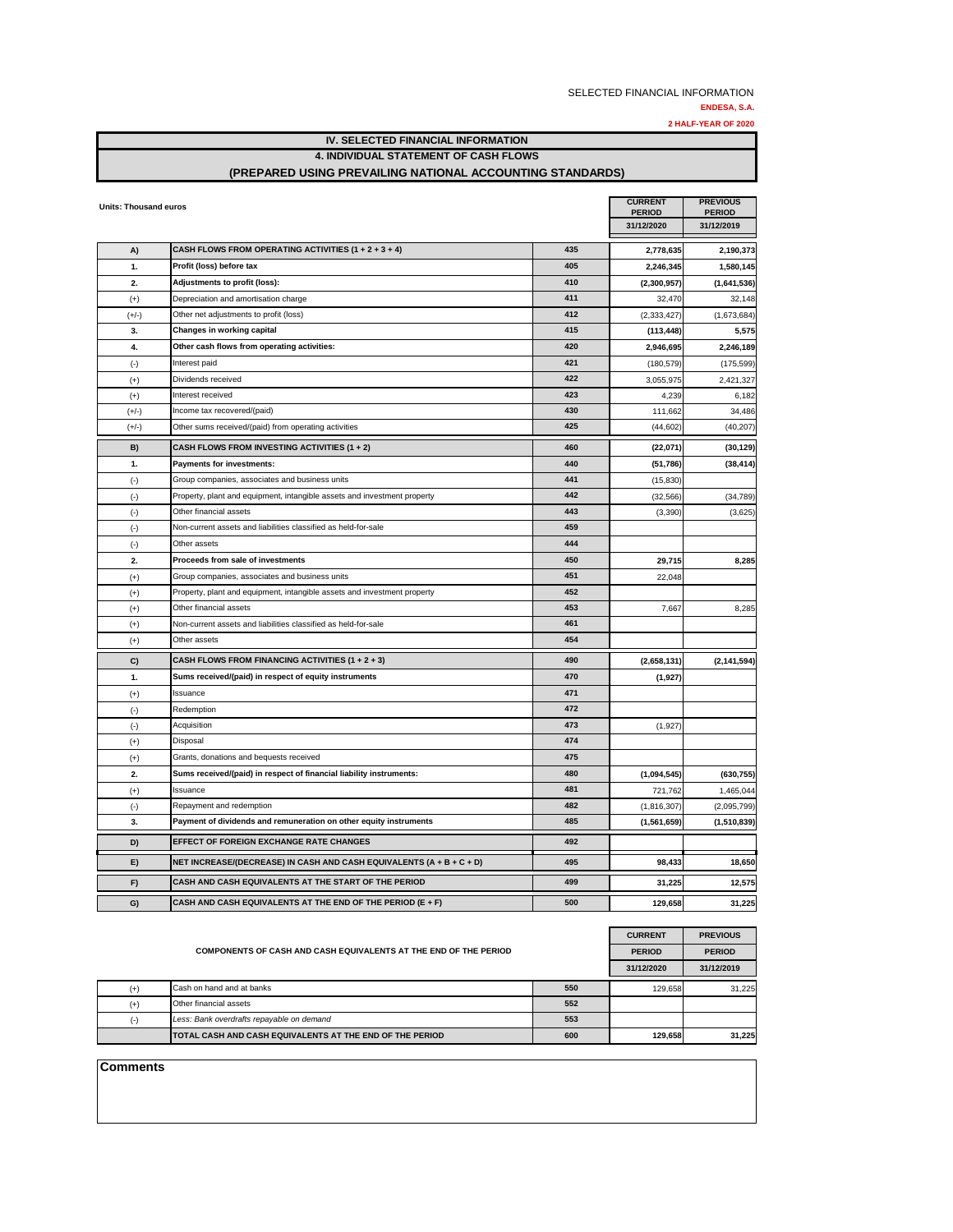**2 HALF-YEAR OF 2020**

## **IV. SELECTED FINANCIAL INFORMATION 5. CONSOLIDATED STATEMENT OF FINANCIAL POSITION (ADOPTED IFRS) (1/2)**

| <b>Units: Thousand euros</b>                            |      | <b>CURRENT</b><br><b>PERIOD</b> | <b>PREVIOUS</b><br><b>PERIOD</b> |
|---------------------------------------------------------|------|---------------------------------|----------------------------------|
| <b>ASSETS</b>                                           |      | 31/12/2020                      | 31/12/2019                       |
| A) NON-CURRENT ASSETS                                   | 1040 | 25,828,000                      | 25,881,000                       |
| 1.<br>Intangible assets:                                | 1030 | 1,861,000                       | 1,837,000                        |
| a) Goodwill                                             | 1031 | 462,000                         | 462,000                          |
| b) Other intangible assets                              | 1032 | 1,399,000                       | 1,375,000                        |
| 2.<br>Property, plant and equipment                     | 1033 | 21,354,000                      | 21,329,000                       |
| 3.<br>Investment property                               | 1034 | 58,000                          | 61,000                           |
| 4.<br>Investments accounted for using the equity method | 1035 | 217,000                         | 232,000                          |
| 5.<br>Non-current financial assets                      | 1036 | 778,000                         | 812,000                          |
| a) At fair value through profit or loss                 | 1047 | 6,000                           | 5,000                            |
| Of which, "Designated upon initial recognition"         | 1041 | 6,000                           | 5,000                            |
| b) At fair value through other comprehensive income     | 1042 |                                 |                                  |
| Of which, "Designated upon initial recognition"         | 1043 |                                 |                                  |
| c) At amortised cost                                    | 1044 | 772,000                         | 807,000                          |
| 6.<br>Non-current derivatives                           | 1039 | 169,000                         | 96,000                           |
| a) Hedging                                              | 1045 | 148,000                         | 87,000                           |
| b) Other                                                | 1046 | 21,000                          | 9,000                            |
| 7.<br>Deferred tax assets                               | 1037 | 1,391,000                       | 1,514,000                        |
| 8.<br>Other non-current assets                          | 1038 |                                 |                                  |
| <b>B) CURRENT ASSETS</b>                                | 1085 | 6,234,000                       | 6,100,000                        |
| 1.<br>Non-current assets held for sale                  | 1050 |                                 |                                  |
| 2.<br>Inventories                                       | 1055 | 1,077,000                       | 1,177,000                        |
| 3.<br>Trade and other receivables:                      | 1060 | 3,110,000                       | 2,922,000                        |
| a) Trade receivables                                    | 1061 | 2,183,000                       | 2,110,000                        |
| b) Other receivables                                    | 1062 | 501,000                         | 521,000                          |
| c) Current tax assets                                   | 1063 | 426,000                         | 291,000                          |
| 4.<br>Current financial assets                          | 1070 | 1,177,000                       | 1,215,000                        |
| a) At fair value through profit or loss                 | 1080 |                                 |                                  |
| Of which, "Designated upon initial recognition"         | 1081 |                                 |                                  |
| b) At fair value through other comprehensive income     | 1082 |                                 |                                  |
| Of which, "Designated upon initial recognition"         | 1083 |                                 |                                  |
| c) At amortised cost                                    | 1084 | 1,177,000                       | 1,215,000                        |
| 5.<br><b>Current derivatives</b>                        | 1076 | 467,000                         | 563,000                          |
| a) Hedging                                              | 1077 | 167,000                         | 163,000                          |
| b) Other                                                | 1078 | 300,000                         | 400,000                          |
| 6.<br>Other current assets                              | 1075 |                                 |                                  |
| 7.<br>Cash and cash equivalents                         | 1072 | 403,000                         | 223,000                          |
| <b>TOTAL ASSETS (A + B)</b>                             | 1100 | 32,062,000                      | 31,981,000                       |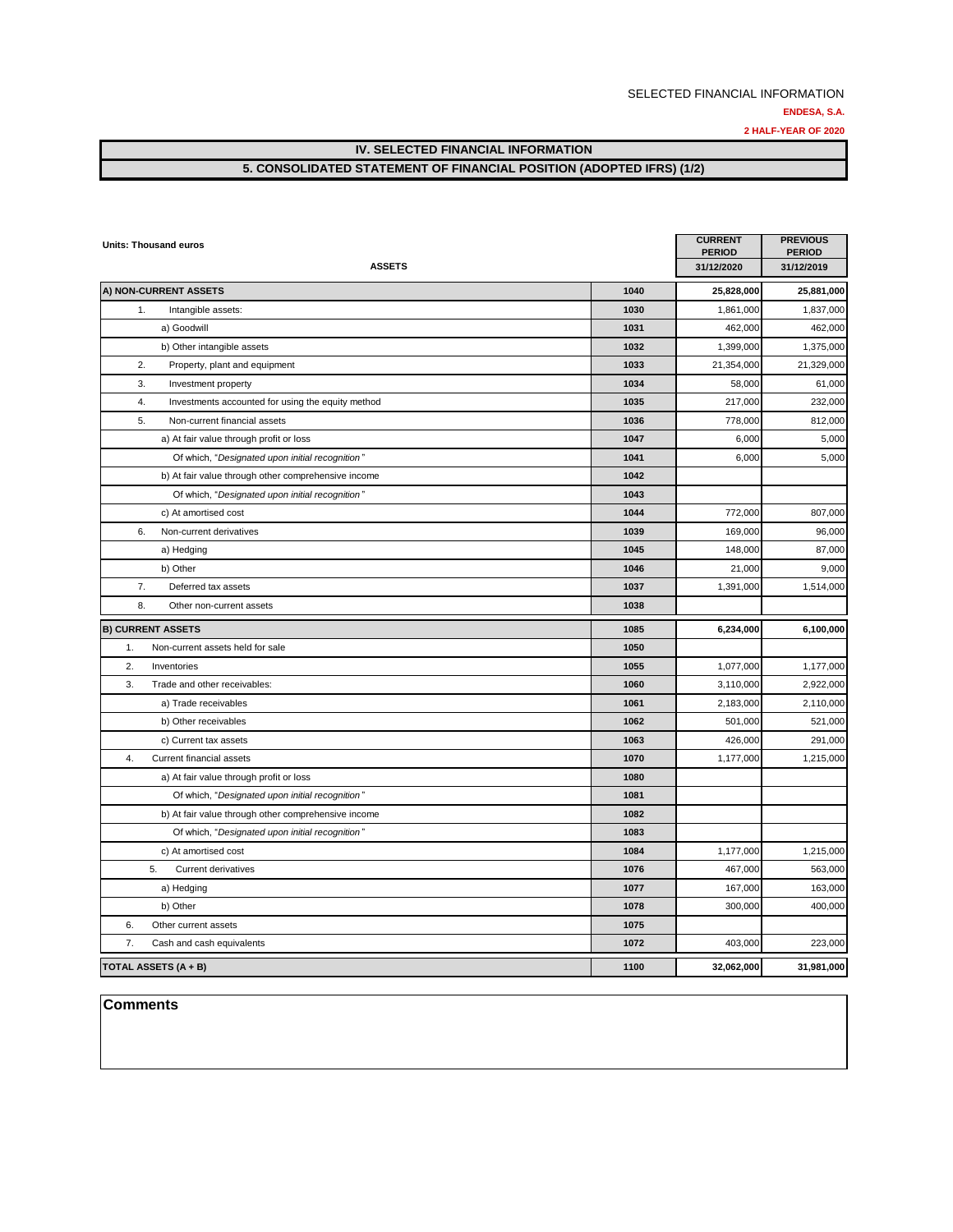|                                                                                                   |              | SELECTED FINANCIAL INFORMATION |                     |
|---------------------------------------------------------------------------------------------------|--------------|--------------------------------|---------------------|
|                                                                                                   |              |                                | ENDESA, S.A.        |
|                                                                                                   |              |                                | 2 HALF-YEAR OF 2020 |
| <b>IV. SELECTED FINANCIAL INFORMATION</b>                                                         |              |                                |                     |
| 5. CONSOLIDATED STATEMENT OF FINANCIAL POSITION (ADOPTED IFRS) (2/2)                              |              |                                |                     |
|                                                                                                   |              | <b>CURRENT</b>                 | <b>PREVIOUS</b>     |
| <b>Units: Thousand euros</b>                                                                      |              | <b>PERIOD</b>                  | <b>PERIOD</b>       |
| <b>EQUITY AND LIABILITIES</b>                                                                     |              | 31/12/2020                     | 31/12/2019          |
| A) EQUITY (A.1 + A.2 + A.3)                                                                       | 1195         | 7,465,000                      | 7,837,000           |
| A.1) CAPITAL AND RESERVES                                                                         | 1180         | 7,876,000                      | 8,450,000           |
| Capital<br>1.                                                                                     | 1171         | 1,271,000                      | 1,271,000           |
| a) Authorised capital                                                                             | 1161         | 1,271,000                      | 1,271,000           |
| b) Less: Uncalled capital                                                                         | 1162         |                                |                     |
| $\mathfrak{D}$<br>Share premium                                                                   | 1172         | 89,000                         | 89,000              |
| 3.<br>Reserves                                                                                    | 1173         | 5,865,000                      | 7,660,000           |
| 4.<br>Less: Treasury stock                                                                        | 1174         | (2,000)                        |                     |
| Prior Periods' profit and loss<br>5.                                                              | 1178         |                                |                     |
| 6.<br>Other member contributions                                                                  | 1179         |                                |                     |
| 7 <sub>1</sub><br>Profit (loss) for the period attributable to the parent company                 | 1175         | 1,394,000                      | 171,000             |
| Less: Interim dividend<br>8.                                                                      | 1176         | (741,000)                      | (741,000)           |
| 9.<br>Other equity instruments                                                                    | 1177         |                                |                     |
| A.2) ACCUMULATED OTHER COMPREHENSIVE INCOME                                                       | 1188         | (561,000)                      | (762,000)           |
| 1.<br>Items that are not reclassified to profit or loss for the period                            | 1186         | (487,000)                      | (821,000)           |
| a) Equity instruments through other comprehensive income                                          | 1185         |                                |                     |
| b) Others                                                                                         | 1190         | (487,000)                      | (821,000)           |
| $\mathfrak{D}$<br>Items that may subsequently be reclassified to profit or loss for the period    | 1187         | (74,000)                       | 59,000              |
| a) Hedging transactions                                                                           | 1182         | (31,000)                       | 102,000             |
| b) Translation differences                                                                        | 1184         | 1,000                          | 1,000               |
| c) Share in other comprehensive income for investments in joint ventures and others               | 1192         | (44,000)                       | (44,000)            |
| d) Debt instruments at fair value through other comprehensive income                              | 1191         |                                |                     |
| e) Others<br>EQUITY ATTRIBUTABLE TO THE PARENT COMPANY (A.1 + A.2)                                | 1183<br>1189 | 7,315,000                      | 7,688,000           |
| <b>A.3) NON-CONTROLLING INTERESTS</b>                                                             | 1193         | 150,000                        | 149,000             |
|                                                                                                   |              |                                |                     |
| <b>B) NON-CURRENT LIABILITIES</b>                                                                 | 1120         | 16,042,000                     | 15,679,000          |
| 1.<br>Grants                                                                                      | 1117         | 4,517,000                      | 4,576,000           |
| 2.<br>Long-term provisions                                                                        | 1115         | 3,704,000                      | 3,686,000           |
| Long-term financial liabilities:<br>3.                                                            | 1116         | 5,901,000                      | 5,632,000           |
| a) Debt with financial institutions and bonds and other marketable securities                     | 1131         | 2,144,000                      | 1,963,000           |
| b) Other financial liabilities                                                                    | 1132<br>1118 | 3,757,000                      | 3,669,000           |
| 4.<br>Deferred tax liabilities<br>5.<br>Non-current derivatives                                   | 1140         | 1,053,000<br>236,000           | 1,087,000           |
|                                                                                                   |              | 220,000                        | 45,000<br>37,000    |
| a) Hedging<br>b) Other                                                                            | 1141<br>1142 | 16,000                         | 8,000               |
| 6.<br>Other non-current liabilities                                                               | 1135         | 631,000                        | 653,000             |
|                                                                                                   |              |                                |                     |
| C) CURRENT LIABILITIES                                                                            | 1130         | 8,555,000                      | 8,465,000           |
| 1.<br>Liabilities associated with non-current assets held for sale<br>2.<br>Short-term provisions | 1121<br>1122 | 477,000                        | 576,000             |
| Short-term financial liabilities:                                                                 | 1123         | 1,372,000                      | 954,000             |
| 3.<br>a) Debt with financial institutions and bonds and other marketable securities               | 1133         | 1,263,000                      | 861,000             |
| b) Other financial liabilities                                                                    | 1134         | 109,000                        | 93,000              |
| 4.<br>Trade and other payables:                                                                   | 1124         | 6,302,000                      | 6,473,000           |
| a) Suppliers                                                                                      | 1125         | 3,739,000                      | 3,884,000           |

b) Other payables **1126** 2,051,000 2,204,000 c) Current tax liabilities **1127** 512,000 385,000 5. Current derivatives **1145** 404,000 462,000 a) Hedging **1146** 195,000 179,000 b) Other **1147** 209,000 283,000

**TOTAL EQUITY AND LIABILITIES (A + B + C ) 1200 32,062,000 31,981,000**

6. Other current liabilities **1136**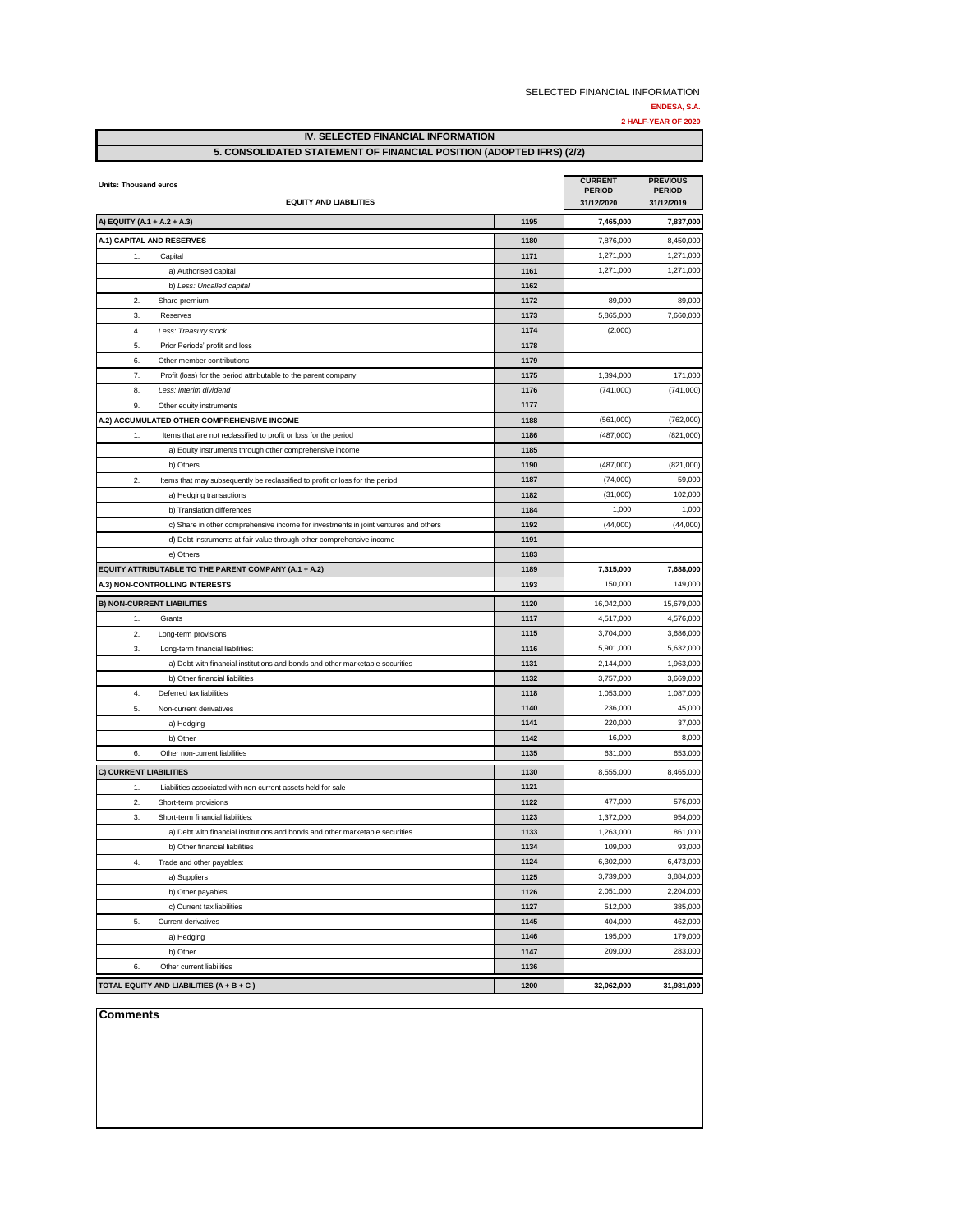#### **ENDESA, S.A.**

**2 HALF-YEAR OF 2020**

**IV. SELECTED FINANCIAL INFORMATION**

## **6. CONSOLIDATED PROFIT AND LOSS STATEMENT (ADOPTED IFRS)**

| <b>Units: Thousand euros</b>      |                                                                                                                                                |      | PRESENT CURR.   | <b>PREVIOUS CURR.</b> | <b>CURRENT</b>    | <b>PREVIOUS</b>   |
|-----------------------------------|------------------------------------------------------------------------------------------------------------------------------------------------|------|-----------------|-----------------------|-------------------|-------------------|
|                                   |                                                                                                                                                |      | <b>PERIOD</b>   | <b>PERIOD</b>         | <b>CUMULATIVE</b> | <b>CUMULATIVE</b> |
|                                   |                                                                                                                                                |      | (2nd HALF YEAR) | (2nd HALF YEAR)       | 31/12/2020        | 31/12/2019        |
| $(+)$                             | Revenue                                                                                                                                        | 1205 | 8,379,000       | 9,785,000             | 16,644,000        | 19,258,000        |
| $(+/-)$                           | Change in inventories of finished products and work in<br>progress                                                                             | 1206 |                 |                       |                   |                   |
| $^{(+)}$                          | Own work capitalised                                                                                                                           | 1207 | 178,000         | 196,000               | 275,000           | 295.000           |
| $(\cdot)$                         | Supplies                                                                                                                                       | 1208 | (5,612,000)     | (7, 351, 000)         | (11, 573, 000)    | (14, 252, 000)    |
| $(+)$                             | Other operating revenue                                                                                                                        | 1209 | 227,000         | 493,000               | 755,000           | 724,000           |
| $(-)$                             | Personnel expenses                                                                                                                             | 1217 | (1,052,000)     | (517,000)             | (1, 147, 000)     | (1,022,000)       |
| $(\cdot)$                         | Other operating expenses                                                                                                                       | 1210 | (790,000)       | (843,000)             | (1,461,000)       | (1,469,000)       |
| $(-)$                             | Depreciation and amortisation charge                                                                                                           | 1211 | (757,000)       | (798,000)             | (1,464,000)       | (1,553,000)       |
| $(+)$                             | Allocation of grants for non-financial assets and other<br>grants                                                                              | 1212 | 90,000          | 89,000                | 180,000           | 176,000           |
| $(+/-)$                           | Impairment of non-current assets                                                                                                               | 1214 | (332,000)       | (1,766,000)           | (323,000)         | (1,769,000)       |
| $(+/-)$                           | Gain (loss) on disposal of non-current assets                                                                                                  | 1216 | 20,000          | 31,000                | 26,000            | 40,000            |
| $(+/-)$                           | Other profit (loss)                                                                                                                            | 1215 |                 |                       |                   |                   |
| $\equiv$                          | <b>OPERATING PROFIT (LOSS)</b>                                                                                                                 | 1245 | 351,000         | (681,000)             | 1,912,000         | 428,000           |
| $^{(+)}$                          | Finance income                                                                                                                                 | 1250 | 8,000           | 11,000                | 25,000            | 24,000            |
|                                   | a) Interest income calculated using the effective interest<br>rate method                                                                      | 1262 |                 | 1,000                 | 1,000             | 2,000             |
|                                   | b) Other                                                                                                                                       | 1263 | 8,000           | 10,000                | 24,000            | 22,000            |
| $(\cdot)$                         | Finance costs                                                                                                                                  | 1251 | (98,000)        | (75,000)              | (175,000)         | (181,000)         |
| $(+/-)$                           | Changes in fair value of financial instruments                                                                                                 | 1252 | (4,000)         | (5,000)               | (4,000)           | (7,000)           |
| $(+/-)$                           | Gain (loss) from reclassification of financial assets at<br>amortised cost to financial assets at fair value                                   | 1258 |                 |                       |                   |                   |
| $(+/-)$                           | Gain (loss) from reclassification of financial assets at fair<br>value through other comprehensive income to financial<br>assets at fair value | 1259 |                 |                       |                   |                   |
| $(+/-)$                           | Exchange differences                                                                                                                           | 1254 | 10.000          | 1,000                 | 12,000            | 1,000             |
| $(+/-)$                           | Impairment loss/reversal on financial instruments                                                                                              | 1255 | (2,000)         | (21,000)              | 8,000             | (21,000)          |
| $(+/-)$                           | Gain (loss) on disposal of financial instruments                                                                                               | 1257 | (13,000)        | (12,000)              | (24,000)          | (29,000)          |
|                                   | a) Financial instruments at amortised cost                                                                                                     | 1260 | (13,000)        | (12,000)              | (24,000)          | (29,000)          |
|                                   | b) Other financial instruments                                                                                                                 | 1261 |                 |                       |                   |                   |
| $\qquad \qquad =$                 | <b>NET FINANCE INCOME (COSTS)</b>                                                                                                              | 1256 | (99,000)        | (101,000)             | (158,000)         | (213,000)         |
| $(+/-)$                           | Profit (loss) of equity-accounted investees                                                                                                    | 1253 | 23,000          | (2,000)               | 34,000            | 15,000            |
| $\qquad \qquad =$                 | PROFIT (LOSS) BEFORE TAX                                                                                                                       | 1265 | 275,000         | (784,000)             | 1,788,000         | 230,000           |
| $(+/-)$                           | Income tax expense                                                                                                                             | 1270 | (6,000)         | 182,000               | (388,000)         | (50,000)          |
| $\hspace{1.6cm} = \hspace{1.6cm}$ | PROFIT (LOSS) FOR THE PERIOD FROM CONTINUING<br><b>ACTIVITIES</b>                                                                              | 1280 | 269,000         | (602,000)             | 1,400,000         | 180,000           |
| $(+/-)$                           | Profit (loss) for the period from discontinued operations, net<br>of tax                                                                       | 1285 |                 |                       |                   |                   |
| $=$                               | CONSOLIDATED PROFIT (LOSS) FOR THE PERIOD                                                                                                      | 1288 | 269,000         | (602,000)             | 1,400,000         | 180,000           |
|                                   | A) Profit (loss) for the period attributable to the parent<br>company                                                                          | 1300 | 266,000         | (605,000)             | 1,394,000         | 171,000           |
|                                   | B) Profit (loss) attributable to non-controlling interests                                                                                     | 1289 | 3,000           | 3,000                 | 6,000             | 9,000             |

|  | <b>EARNINGS PER SHARE</b> |      | Amount       | Amount       | Amount       | Amount       |
|--|---------------------------|------|--------------|--------------|--------------|--------------|
|  |                           |      | (X.XX euros) | (X.XX euros) | (X.XX euros) | (X.XX euros) |
|  | Basic                     | 1290 | 0.25         | (0.57)       | 1.32         | 0.16         |
|  | <b>Diluted</b>            | 1295 | 0.25         | (0.57)       | 1.32         | 0.16         |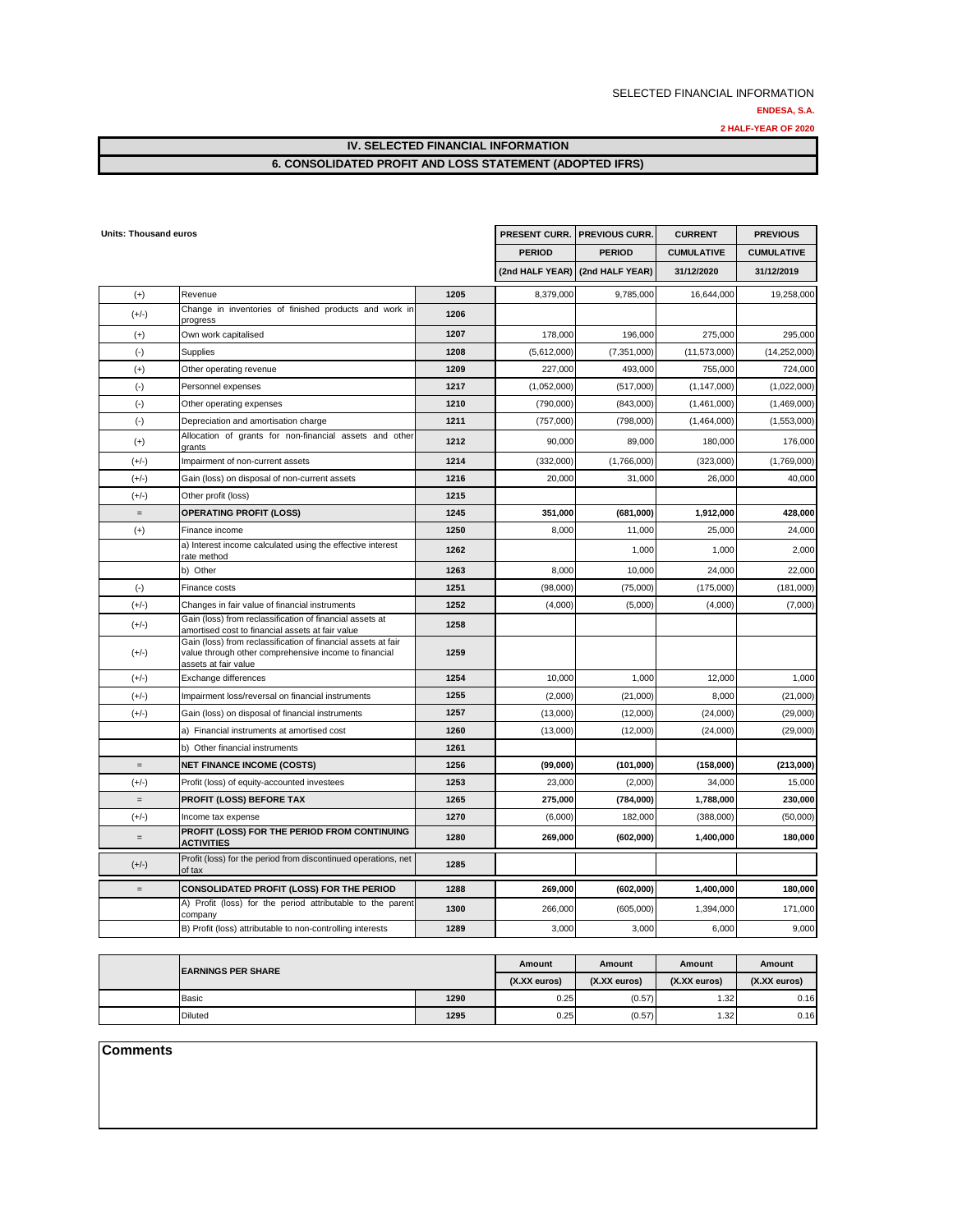#### SELECTED FINANCIAL INFORMATION D FINANCIAL INFORMATION **ENDESA, S.A.**

**2 HALF-YEAR OF 2020**

**IV. SELECTED FINANCIAL INFORMATION**

#### **7. CONSOLIDATED OTHER COMPREHENSIVE INCOME (IFRS ADOPTED)**

|    | <b>Units: Thousand euros</b>                                                                      |      | <b>PRESENT CURR.</b>            | <b>PREVIOUS</b><br>CURR. | <b>CURRENT</b> | <b>PREVIOUS</b> |
|----|---------------------------------------------------------------------------------------------------|------|---------------------------------|--------------------------|----------------|-----------------|
|    |                                                                                                   |      | <b>PERIOD</b>                   | <b>PERIOD</b>            | <b>PERIOD</b>  | <b>PERIOD</b>   |
|    |                                                                                                   |      | (2nd HALF YEAR) (2nd HALF YEAR) |                          | 31/12/2020     | 31/12/2019      |
| A) | CONSOLIDATED PROFIT (LOSS) FOR THE PERIOD (from the profit and loss statement)                    | 1305 | 269,000                         | (602,000)                | 1,400,000      | 180,000         |
| B) | OTHER COMPREHENSIVE INCOME - ITEMS THAT ARE NOT RECLASSIFIED TO PROFIT OR LOSS:                   | 1310 | (87,000)                        | 39,000                   | (70,000)       | (135,000)       |
| 1. | From revaluation/(reversal of revaluation) of property, plant and equipment and intangible assets | 1311 |                                 |                          |                |                 |
| 2. | From actuarial gains and losses                                                                   | 1344 | (109,000)                       | 50,000                   | (86,000)       | (169,000)       |
| 3. | Share in other comprehensive income of investments in joint ventures and associates               | 1342 |                                 |                          |                |                 |
| 4. | Equity instruments through other comprehensive income                                             | 1346 |                                 |                          |                |                 |
| 5. | Other income and expenses that are not reclassified to profit or loss                             | 1343 |                                 |                          |                |                 |
| 6. | Tax effect                                                                                        | 1345 | 22,000                          | (11,000)                 | 16,000         | 34,000          |
| C) | OTHER COMPREHENSIVE INCOME - ITEMS THAT MAY SUBSEQUENTLY BE RECLASSIFIED TO PROFIT OR LOSS:       | 1350 | (215,000)                       | 46,000                   | (133,000)      | 126,000         |
| 1. | <b>Hedging transactions:</b>                                                                      | 1360 | (305,000)                       | 58,000                   | (193,000)      | 171,000         |
|    | a) Valuation gains/(losses)                                                                       | 1361 | (375,000)                       | 10,000                   | (431,000)      | 135,000         |
|    | b) Amounts transferred to profit or loss                                                          | 1362 | 70,000                          | 48,000                   | 238,000        | 36,000          |
|    | c) Amounts transferred to initial carrying amount of hedged items                                 | 1363 |                                 |                          |                |                 |
|    | d) Other reclassifications                                                                        | 1364 |                                 |                          |                |                 |
| 2. | <b>Translation differences:</b>                                                                   | 1365 |                                 |                          |                |                 |
|    | a) Valuation gains/(losses)                                                                       | 1366 |                                 |                          |                |                 |
|    | b) Amounts transferred to profit or loss                                                          | 1367 |                                 |                          |                |                 |
|    | c) Other reclassifications                                                                        | 1368 |                                 |                          |                |                 |
| 3. | Share in other comprehensive income of investments in joint ventures and associates:              | 1370 | 2,000                           | 3,000                    |                | (2,000)         |
|    | a) Valuation gains/(losses)                                                                       | 1371 | 2,000                           | 3,000                    |                | (2,000)         |
|    | b) Amounts transferred to profit or loss                                                          | 1372 |                                 |                          |                |                 |
|    | c) Other reclassifications                                                                        | 1373 |                                 |                          |                |                 |
| 4. | Debt instruments at fair value through other comprehensive income:                                | 1381 |                                 |                          |                |                 |
|    | a) Valuation gains/(losses)                                                                       | 1382 |                                 |                          |                |                 |
|    | b) Amounts transferred to profit or loss                                                          | 1383 |                                 |                          |                |                 |
|    | c) Other reclassifications                                                                        | 1384 |                                 |                          |                |                 |
| 5. | Other income and expenses that may subsequently be reclassified to profit or loss:                | 1375 |                                 |                          |                |                 |
|    | a) Valuation gains/(losses)                                                                       | 1376 |                                 |                          |                |                 |
|    | b) Amounts transferred to profit or loss                                                          | 1377 |                                 |                          |                |                 |
|    | c) Other reclassifications                                                                        | 1378 |                                 |                          |                |                 |
| 6. | <b>Tax effect</b>                                                                                 | 1380 | 88,000                          | (15,000)                 | 60,000         | (43,000)        |
|    | TOTAL COMPREHENSIVE INCOME FOR THE PERIOD (A + B + C)                                             | 1400 | (33,000)                        | (517,000)                | 1,197,000      | 171,000         |
|    | a) Attributable to the parent company                                                             | 1398 | (36,000)                        | (520,000)                | 1,191,000      | 162,000         |
|    | b) Attributable to non-controlling interests                                                      | 1399 | 3,000                           | 3,000                    | 6,000          | 9,000           |
|    |                                                                                                   |      |                                 |                          |                |                 |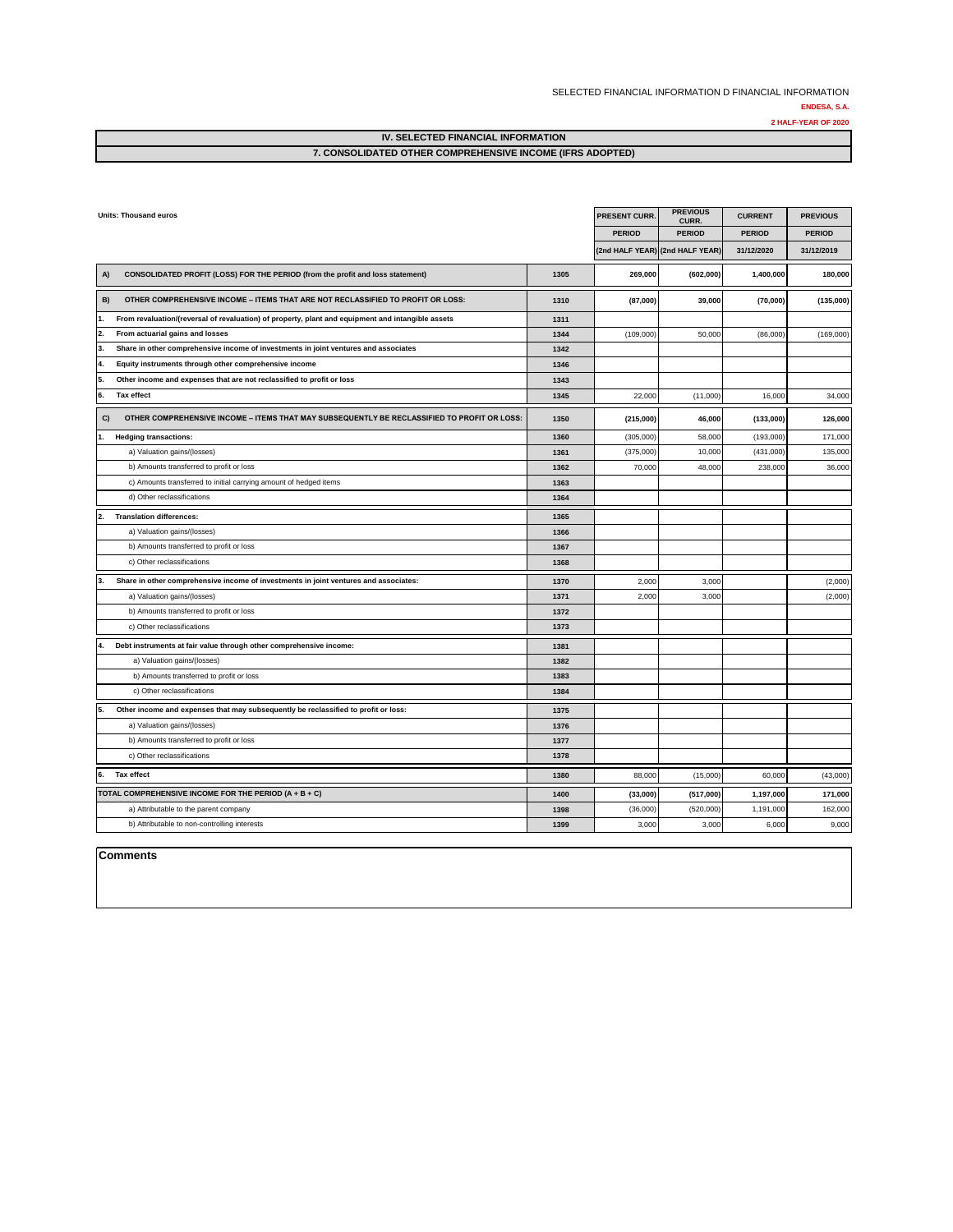**2 HALF-YEAR OF 2020**

#### **IV. SELECTED FINANCIAL INFORMATION 8. CONSOLIDATED STATEMENT OF TOTAL CHANGES IN EQUITY (ADOPTED IFRS) (1/2)**

| <b>Units: Thousand euros</b>                                 |      | Equity attributable to the parent company |                               |                             |                                                                          |                             |                          |                              |                     |
|--------------------------------------------------------------|------|-------------------------------------------|-------------------------------|-----------------------------|--------------------------------------------------------------------------|-----------------------------|--------------------------|------------------------------|---------------------|
|                                                              |      |                                           |                               | <b>Capital and Reserves</b> |                                                                          |                             |                          |                              |                     |
| <b>CURRENT PERIOD</b>                                        |      | Capital                                   | Share premium<br>and Reserves | <b>Treasury stock</b>       | Profit (loss) for<br>the period<br>attributable to the<br>parent company | Other equity<br>instruments | Valuation<br>adjustments | Non-controlling<br>interests | <b>Total Equity</b> |
| Opening balance at 01/01/2020                                | 3110 | 1.271.000                                 | 6.187.000                     |                             | 171.000                                                                  |                             | 59.000                   | 149.000                      | 7,837,000           |
| Adjustments for changes in accounting policy                 | 3111 |                                           |                               |                             |                                                                          |                             |                          |                              |                     |
| Adjustment for errors                                        | 3112 |                                           |                               |                             |                                                                          |                             |                          |                              |                     |
| <b>Adjusted opening balance</b>                              | 3115 | 1,271,000                                 | 6,187,000                     |                             | 171,000                                                                  |                             | 59,000                   | 149,000                      | 7,837,000           |
| I. Total comprehensive income/(expense)<br>for the period    | 3120 |                                           | (70,000)                      |                             | 1,394,000                                                                |                             | (133.000)                | 6,000                        | 1,197,000           |
| II. Transactions with shareholders or<br>owners              | 3125 |                                           | (1,562,000)                   | (2,000)                     |                                                                          |                             |                          | (5,000)                      | (1,569,000)         |
| 1. Capital increases/(reductions)                            | 3126 |                                           |                               |                             |                                                                          |                             |                          | 3,000                        | 3,000               |
| 2.<br>Conversion of financial liabilities into<br>equity     | 3127 |                                           |                               |                             |                                                                          |                             |                          |                              |                     |
| 3. Distribution of dividends                                 | 3128 |                                           | (1,562,000)                   |                             |                                                                          |                             |                          | (8,000)                      | (1,570,000)         |
| 4. Net trading with treasury stock                           | 3129 |                                           |                               | (2,000)                     |                                                                          |                             |                          |                              | (2,000)             |
| 5.<br>Increase/(decrease)<br>business<br>for<br>combinations | 3130 |                                           |                               |                             |                                                                          |                             |                          |                              |                     |
| Other transactions with shareholders or<br>6.<br>owners      | 3132 |                                           |                               |                             |                                                                          |                             |                          |                              |                     |
| III. Other changes in equity                                 | 3135 |                                           | 171,000                       |                             | (171,000)                                                                |                             |                          |                              |                     |
| 1. Equity-settled share-based payment                        | 3136 |                                           |                               |                             |                                                                          |                             |                          |                              |                     |
| 2. Transfers between equity accounts                         | 3137 |                                           | 171,000                       |                             | (171,000)                                                                |                             |                          |                              |                     |
| 3. Other changes                                             | 3138 |                                           |                               |                             |                                                                          |                             |                          |                              |                     |
| Closing balance at 31/12/2020                                | 3140 | 1,271,000                                 | 4,726,000                     | (2,000)                     | 1,394,000                                                                |                             | (74,000)                 | 150,000                      | 7,465,000           |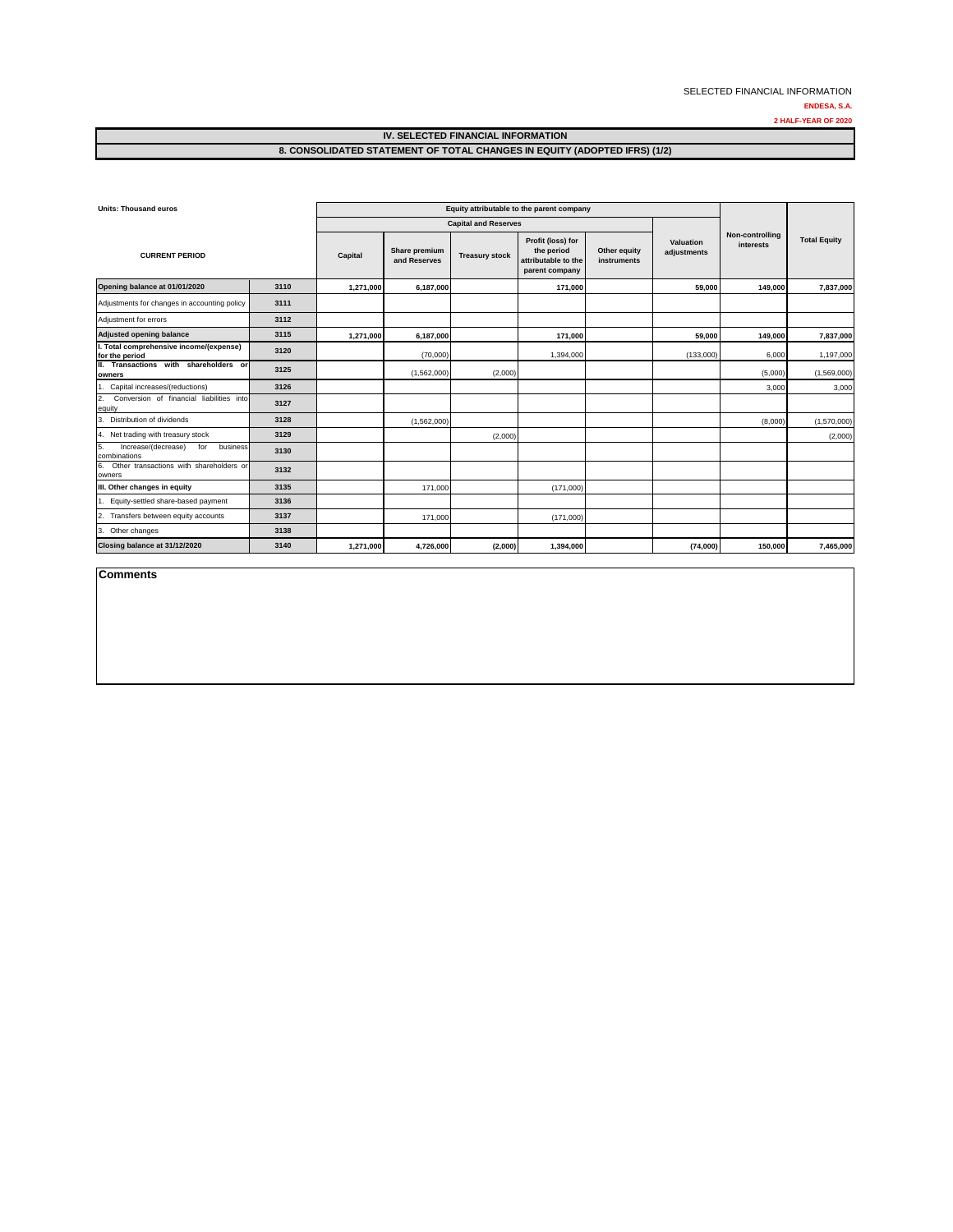**2 HALF-YEAR OF 2020**

#### **IV. SELECTED FINANCIAL INFORMATION 8. CONSOLIDATED STATEMENT OF CHANGES IN EQUITY (ADOPTED IFRS) (2/2)**

| <b>Units: Thousand euros</b>                                     |      | Equity attributable to the parent company |                               |                       |                                                                          |                             |                          |                              |                     |
|------------------------------------------------------------------|------|-------------------------------------------|-------------------------------|-----------------------|--------------------------------------------------------------------------|-----------------------------|--------------------------|------------------------------|---------------------|
|                                                                  |      | <b>Capital and Reserves</b>               |                               |                       |                                                                          |                             |                          |                              |                     |
| <b>PREVIOUS PERIOD</b>                                           |      | Capital                                   | Share premium<br>and Reserves | <b>Treasury stock</b> | Profit (loss) for<br>the period<br>attributable to the<br>parent company | Other equity<br>instruments | Valuation<br>adjustments | Non-controlling<br>interests | <b>Total equity</b> |
| Opening balance at 01/01/2019 (comparative<br>period)            | 3150 | 1.271.000                                 | 6,416,000                     |                       | 1,417,000                                                                |                             | (67,000)                 | 144,000                      | 9,181,000           |
| Adjustments for changes in accounting policy                     | 3151 |                                           |                               |                       |                                                                          |                             |                          |                              |                     |
| Adjustment for errors                                            | 3152 |                                           |                               |                       |                                                                          |                             |                          |                              |                     |
| Adjusted opening balance (comparative<br>period)                 | 3155 | 1,271,000                                 | 6,416,000                     |                       | 1,417,000                                                                |                             | (67,000)                 | 144.000                      | 9,181,000           |
| I. Total comprehensive income/(expense)<br>for the period        | 3160 |                                           | (135,000)                     |                       | 171,000                                                                  |                             | 126,000                  | 9.000                        | 171,000             |
| Transactions with shareholders or<br>II.<br>owners               | 3165 |                                           | (1,511,000)                   |                       |                                                                          |                             |                          | (4,000)                      | (1,515,000)         |
| 1. Capital increases/ (reductions)                               | 3166 |                                           |                               |                       |                                                                          |                             |                          |                              |                     |
| 2. Conversion of financial liabilities into equity               | 3167 |                                           |                               |                       |                                                                          |                             |                          |                              |                     |
| Distribution of dividends<br>3.                                  | 3168 |                                           | (1,511,000)                   |                       |                                                                          |                             |                          | (14,000)                     | (1,525,000)         |
| 4. Net trading with treasury stock                               | 3169 |                                           |                               |                       |                                                                          |                             |                          |                              |                     |
| Increase/<br>(decrease)<br>5.<br>for<br>business<br>combinations | 3170 |                                           |                               |                       |                                                                          |                             |                          |                              |                     |
| Other transactions with shareholders or<br>6.<br>owners          | 3172 |                                           |                               |                       |                                                                          |                             |                          | 10,000                       | 10,000              |
| III. Other changes in equity                                     | 3175 |                                           | 1,417,000                     |                       | (1,417,000)                                                              |                             |                          |                              |                     |
| 1. Equity-settled share-based payment                            | 3176 |                                           |                               |                       |                                                                          |                             |                          |                              |                     |
| 2. Transfers between equity accounts                             | 3177 |                                           | 1.417.000                     |                       | (1,417,000)                                                              |                             |                          |                              |                     |
| 3. Other changes                                                 | 3178 |                                           |                               |                       |                                                                          |                             |                          |                              |                     |
| Closing balance at 31/12/2019 (comparative<br>period)            | 3180 | 1,271,000                                 | 6,187,000                     |                       | 171,000                                                                  |                             | 59,000                   | 149,000                      | 7,837,000           |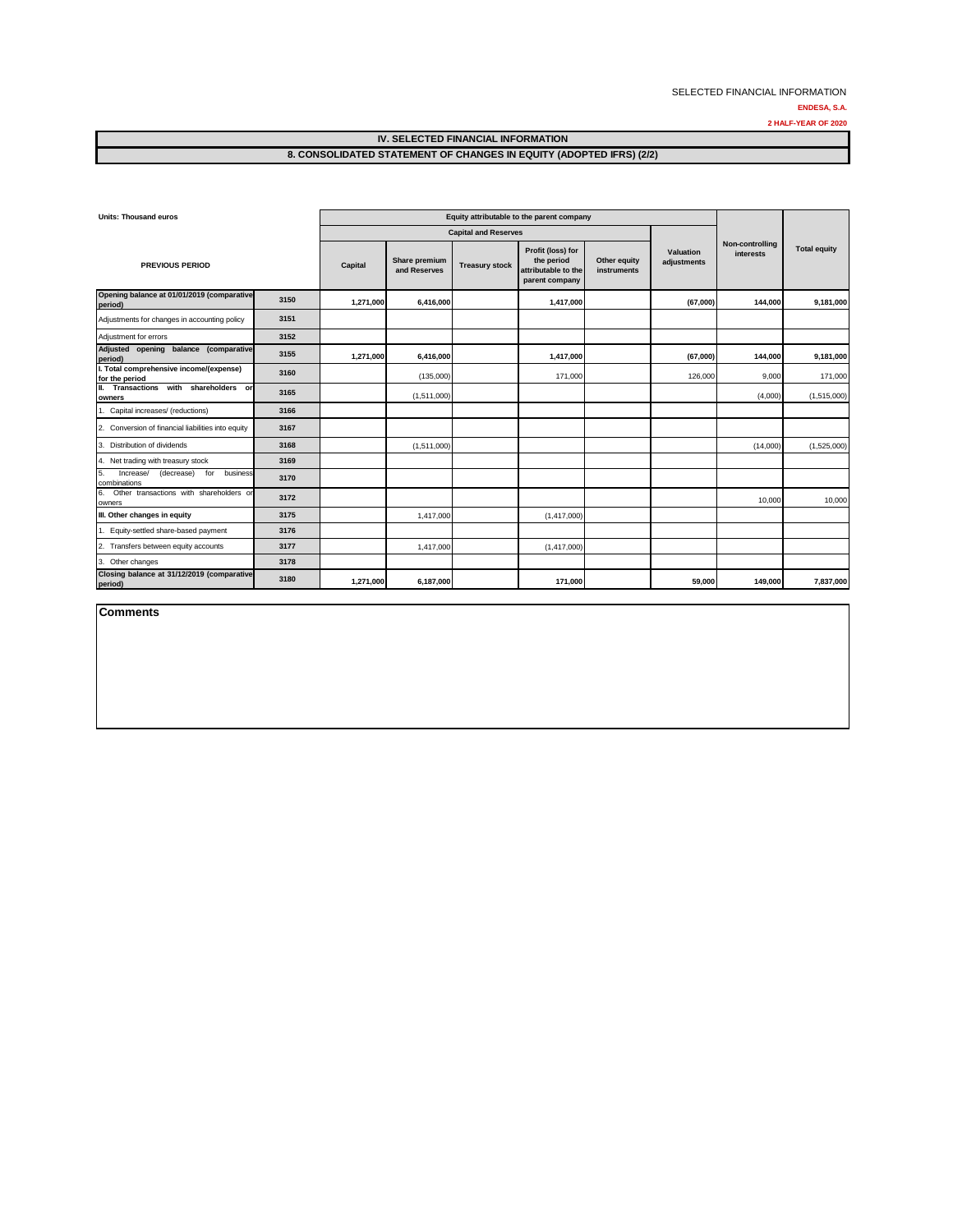**ENDESA, S.A.**

**2 HALF-YEAR OF 2020**

#### **IV. SELECTED FINANCIAL INFORMATION**

#### **9.A. CONSOLIDATED STATEMENT OF CASH FLOWS (INDIRECT METHOD) (ADOPTED IFRS)**

| <b>Units: Thousand euros</b> |                                                                          |      | <b>CURRENT</b><br><b>PERIOD</b>               | <b>PREVIOUS</b><br><b>PERIOD</b>               |
|------------------------------|--------------------------------------------------------------------------|------|-----------------------------------------------|------------------------------------------------|
|                              |                                                                          |      | 31/12/2020                                    | 31/12/2019                                     |
| A)                           | CASH FLOWS FROM OPERATING ACTIVITIES (1 + 2 + 3 + 4)                     | 1435 | 2,951,000                                     | 3,181,000                                      |
| 1.                           | Profit (loss) before tax                                                 | 1405 | 1,788,000                                     | 230,000                                        |
| 2.                           | Adjustments to profit (loss):                                            | 1410 | 2,153,000                                     | 3,981,000                                      |
| $(+)$                        | Depreciation and amortisation charge                                     | 1411 | 1,897,000                                     | 3,453,000                                      |
| $(+/-)$                      | Other net adjustments to profit (loss)                                   | 1412 | 256,000                                       | 528,000                                        |
| 3.                           | Changes in working capital                                               | 1415 | (413,000)                                     | (230,000)                                      |
| 4.                           | Other cash flows from operating activities:                              | 1420 | (577,000)                                     | (800,000)                                      |
| $(\cdot)$                    | Interest paid                                                            | 1421 | (152,000)                                     | (136,000)                                      |
| $(\cdot)$                    | Payment of dividends and remuneration on other equity instruments        | 1430 |                                               |                                                |
| $^{(+)}$                     | Dividends received                                                       | 1422 | 28,000                                        | 26,000                                         |
| $^{(+)}$                     | Interest received                                                        | 1423 | 34,000                                        | 27,000                                         |
| $(+/-)$                      | Income tax recovered/(paid)                                              | 1424 | (229,000)                                     | (440,000)                                      |
| $(+/-)$                      | Other sums received/(paid) from operating activities                     | 1425 | (258,000)                                     | (277,000)                                      |
| B)                           | CASH FLOWS FROM INVESTING ACTIVITIES (1 + 2 + 3)                         | 1460 | (1,726,000)                                   | (1,951,000)                                    |
| 1.                           | Payments for investments:                                                | 1440 | (1,990,000)                                   | (2, 210, 000)                                  |
| $(\cdot)$                    | Group companies, associates and business units                           | 1441 | (17,000)                                      | (38,000)                                       |
| $(\cdot)$                    | Property, plant and equipment, intangible assets and investment property | 1442 | (1,704,000)                                   | (1,821,000)                                    |
| $(\cdot)$                    | Other financial assets                                                   | 1443 | (269,000)                                     | (351,000)                                      |
| $(\cdot)$                    | Non-current assets and liabilities classified as held-for-sale           | 1459 |                                               |                                                |
| $(\cdot)$                    | Other assets                                                             | 1444 |                                               |                                                |
| 2.                           | Proceeds from sale of investments                                        | 1450 | 158,000                                       | 122,000                                        |
| $^{(+)}$                     | Group companies, associates and business units                           | 1451 | 26,000                                        |                                                |
| $^{(+)}$                     | Property, plant and equipment, intangible assets and investment property | 1452 | 49,000                                        | 94,000                                         |
| $^{(+)}$                     | Other financial assets                                                   | 1453 | 83,000                                        | 28,000                                         |
| $(+)$                        | Non-current assets and liabilities classified as held-for-sale           | 1461 |                                               |                                                |
| $^{(+)}$                     | Other assets                                                             | 1454 |                                               |                                                |
| 3.                           | Other cash flows from investing activities                               | 1455 | 106,000                                       | 137,000                                        |
| $^{(+)}$                     | Dividends received                                                       | 1456 |                                               |                                                |
| $^{(+)}$                     | Interest received                                                        | 1457 |                                               |                                                |
| $(+/-)$                      | Other sums received/(paid) from investing activities                     | 1458 | 106,000                                       | 137,000                                        |
| C)                           | CASH FLOWS FROM FINANCING ACTIVITIES $(1 + 2 + 3 + 4)$                   | 1490 | (1,045,000)                                   | (1, 251, 000)                                  |
| 1.                           | Sums received/(paid) in respect of equity instruments                    | 1470 | 4,000                                         | 10,000                                         |
| $^{(+)}$                     | Issuance                                                                 | 1471 | 3,000                                         | 10,000                                         |
| $(\cdot)$                    | Redemption                                                               | 1472 |                                               |                                                |
| $(\cdot)$                    | Acquisition                                                              | 1473 | (2,000)                                       |                                                |
| $^{(+)}$                     | Disposal                                                                 | 1474 | 3,000                                         |                                                |
| 2.                           | Sums received/(paid) in respect of financial liability instruments:      | 1480 | 523,000                                       | 259,000                                        |
| $^{(+)}$                     | Issuance                                                                 | 1481 | 14,823,000                                    | 11,595,000                                     |
| $(\cdot)$                    | Repayment and redemption                                                 | 1482 | (14,300,000)                                  | (11, 336, 000)                                 |
| 3.                           | Payment of dividends and remuneration on other equity instruments        | 1485 | (1,572,000)                                   | (1,520,000)                                    |
| 4.                           | Other cash flows from financing activities                               | 1486 |                                               |                                                |
| $(\cdot)$                    | Interest paid                                                            | 1487 |                                               |                                                |
| $(+/-)$                      | Other sums received/(paid) from financing activities                     | 1488 |                                               |                                                |
| D)                           | EFFECT OF CHANGES IN FOREIGN EXCHANGE RATE                               | 1492 |                                               |                                                |
| E)                           | NET INCREASE/(DECREASE) IN CASH AND CASH EQUIVALENTS (A + B + C + D)     | 1495 |                                               |                                                |
|                              |                                                                          |      | 180,000                                       | (21,000)                                       |
| F)                           | CASH AND CASH EQUIVALENTS AT THE START OF THE PERIOD                     | 1499 | 223,000                                       | 244,000                                        |
| G)                           | CASH AND CASH EQUIVALENTS AT THE END OF THE PERIOD (E + F)               | 1500 | 403,000                                       | 223,000                                        |
|                              | COMPONENTS OF CASH AND CASH EQUIVALENTS AT THE END OF THE PERIOD         |      | <b>CURRENT</b><br><b>PERIOD</b><br>31/12/2020 | <b>PREVIOUS</b><br><b>PERIOD</b><br>31/12/2019 |
| $^{(+)}$                     | Cash on hand and at banks                                                | 1550 | 403,000                                       | 223,000                                        |
| $^{(+)}$                     | Other financial assets                                                   | 1552 |                                               |                                                |
| $(\cdot)$                    | Less: Bank overdrafts repayable on demand                                | 1553 |                                               |                                                |
|                              | TOTAL CASH AND CASH EQUIVALENTS AT THE END OF THE PERIOD                 | 1600 |                                               |                                                |
|                              |                                                                          |      | 403,000                                       | 223,000                                        |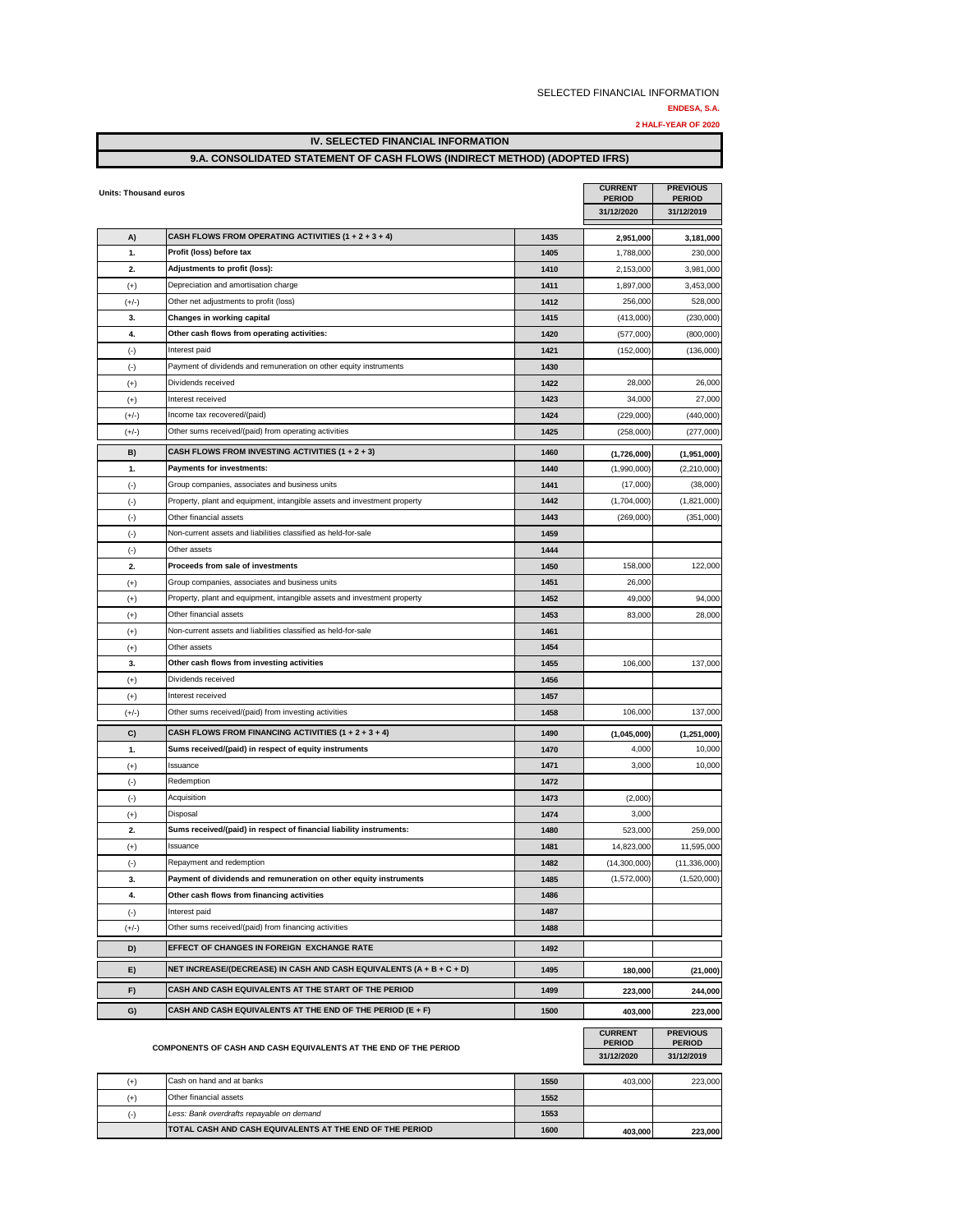#### **ENDESA, S.A.**

**2 HALF-YEAR OF 2020**

## **IV. SELECTED FINANCIAL INFORMATION 10. DIVIDENDS PAID**

|                                                                       |      |               | <b>CURRENT PERIOD</b> |                 |               | <b>PREVIOUS PERIOD</b> |                 |
|-----------------------------------------------------------------------|------|---------------|-----------------------|-----------------|---------------|------------------------|-----------------|
|                                                                       |      | Euros / share | Amount                | No. of shares   | Euros / share | Amount                 | No. of shares   |
|                                                                       |      | (X,XX)        | (thousand euros)      | to be delivered | (X,XX)        | (thousand euros)       | to be delivered |
| Ordinary shares                                                       | 2158 | 1.48          | 1,561,659             |                 | 1.43          | 1,510,839              |                 |
| Other<br>shares<br>(non-voting<br>shares,<br>redeemable shares, etc.) | 2159 |               |                       |                 |               |                        |                 |
| Total dividends paid                                                  | 2160 | 1.48          | 1,561,659             |                 | 1.43          | 1,510,839              |                 |
|                                                                       |      |               |                       |                 |               |                        |                 |
| a) Dividends charged to profit and loss                               | 2155 | 1.48          | 1,561,659             |                 | 1.43          | 1,510,839              |                 |
| b) Dividends charged to reserves or<br>share premium                  | 2156 |               |                       |                 |               |                        |                 |
| c) Dividends in kind                                                  | 2157 |               |                       |                 |               |                        |                 |
| d) Flexible payment                                                   | 2154 |               |                       |                 |               |                        |                 |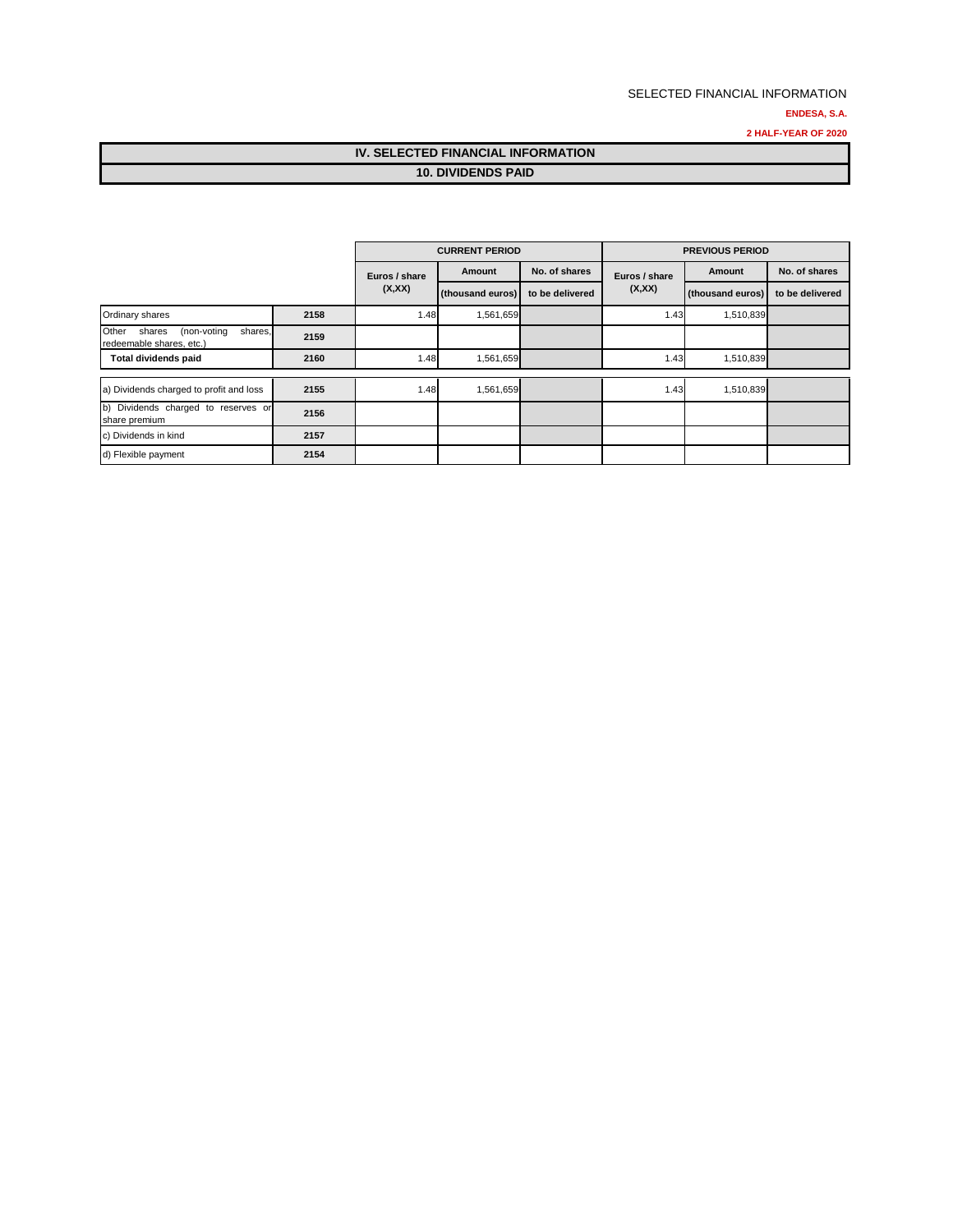## **ENDESA, S.A.**

**2 HALF-YEAR OF 2020**

## **IV. SELECTED FINANCIAL INFORMATION 11. SEGMENT INFORMATION**

**Units: Thousand euros**

| Distribution of revenue by geographic area |      |                   |                 |                     |                 |  |
|--------------------------------------------|------|-------------------|-----------------|---------------------|-----------------|--|
|                                            |      | <b>INDIVIDUAL</b> |                 | <b>CONSOLIDATED</b> |                 |  |
| <b>GEOGRAPHIC AREA</b>                     |      | <b>CURRENT</b>    | <b>PREVIOUS</b> | <b>CURRENT</b>      | <b>PREVIOUS</b> |  |
|                                            |      | <b>PERIOD</b>     | <b>PERIOD</b>   | <b>PERIOD</b>       | <b>PERIOD</b>   |  |
| Spanish market                             | 2210 | 2,862,630         | 2,132,876       | 14,865,000          | 17,117,000      |  |
| International market                       | 2215 | 4,083             | 4,614           | 1,779,000           | 2,141,000       |  |
| a) European Union                          | 2216 | 3,253             | 3,876           | 1,686,000           | 2,008,000       |  |
| a.1) Euro Area                             | 2217 | 3,028             | 3,732           | 1,686,000           | 1,905,000       |  |
| a.2) Non-Euro Area                         | 2218 | 225               | 144             |                     | 103,000         |  |
| b) Other                                   | 2219 | 830               | 738             | 93,000              | 133,000         |  |
| <b>TOTAL</b>                               | 2220 | 2,866,713         | 2,137,490       | 16,644,000          | 19,258,000      |  |

|                                                                      |      |                  |                 | <b>CONSOLIDATED</b> |                 |
|----------------------------------------------------------------------|------|------------------|-----------------|---------------------|-----------------|
|                                                                      |      | Ordinary revenue |                 |                     | Profit (loss)   |
| <b>SEGMENTS</b>                                                      |      | <b>CURRENT</b>   | <b>PREVIOUS</b> | <b>CURRENT</b>      | <b>PREVIOUS</b> |
|                                                                      |      | <b>PERIOD</b>    | <b>PERIOD</b>   | <b>PERIOD</b>       | <b>PERIOD</b>   |
| Generation and Supply                                                | 2221 | 15,215,000       | 17,537,000      | 563,000             | (815,000)       |
| <b>Distribution</b>                                                  | 2222 | 2,720,000        | 2,828,000       | 990,000             | 1,078,000       |
| <b>Structure and Services</b>                                        | 2223 | 563,000          | 638,000         | 2,432,000           | 1,651,000       |
|                                                                      | 2224 |                  |                 |                     |                 |
|                                                                      | 2225 |                  |                 |                     |                 |
|                                                                      | 2226 |                  |                 |                     |                 |
|                                                                      | 2227 |                  |                 |                     |                 |
|                                                                      | 2228 |                  |                 |                     |                 |
|                                                                      | 2229 |                  |                 |                     |                 |
| (-) Adjustments and elimination of ordinary revenue between segments | 2230 | (919,000)        | (845,000)       | (2,585,000)         | (1,734,000)     |
| <b>TOTAL of reportable segments</b>                                  | 2235 | 17,579,000       | 20,158,000      | 1,400,000           | 180,000         |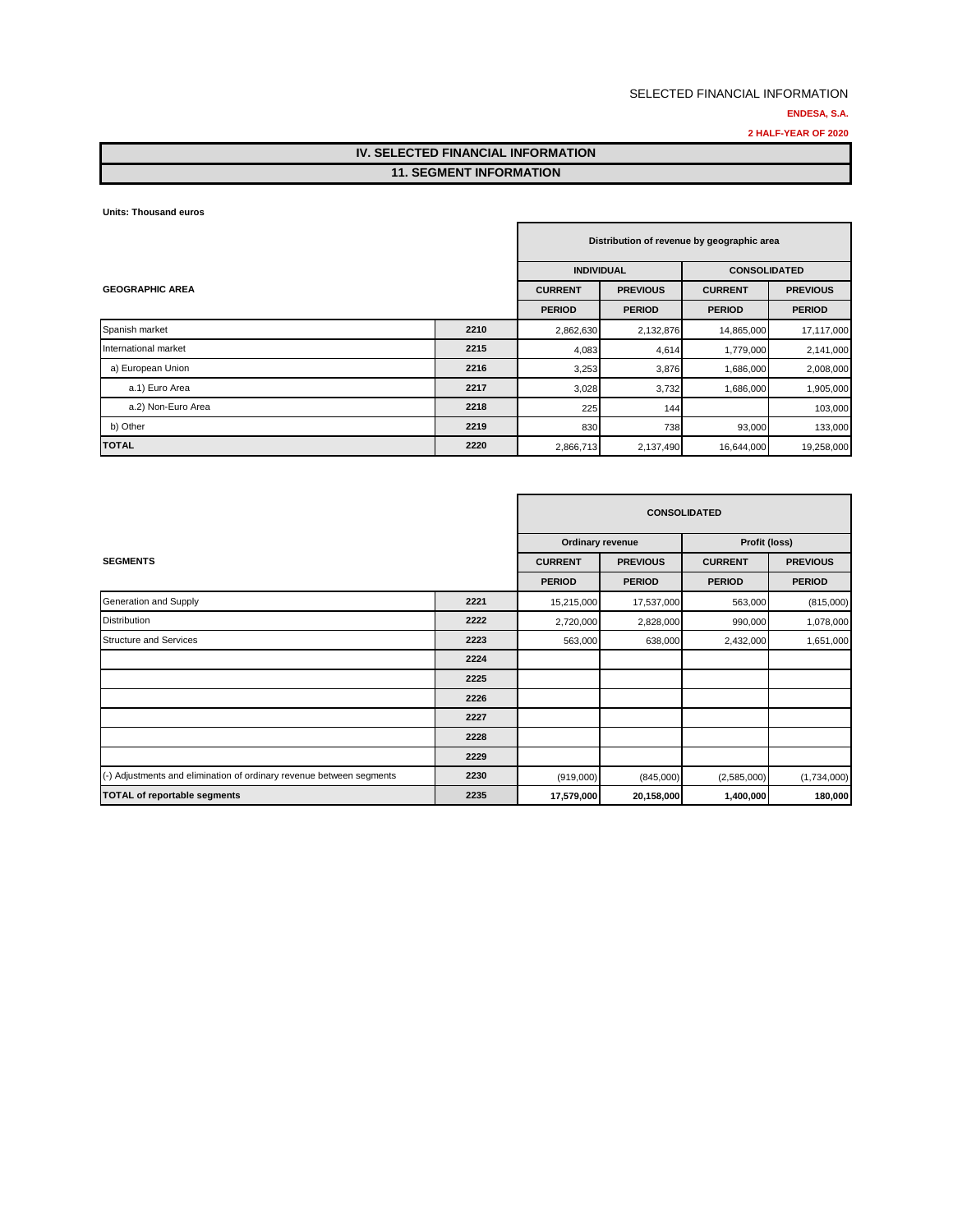#### **ENDESA, S.A.**

**2 HALF-YEAR OF 2020**

## **IV. SELECTED FINANCIAL INFORMATION 12. AVERAGE WORKFORCE**

|                          |      | <b>INDIVIDUAL</b>               |                                  | <b>CONSOLIDATED</b>             |                                  |
|--------------------------|------|---------------------------------|----------------------------------|---------------------------------|----------------------------------|
|                          |      | <b>CURRENT</b><br><b>PERIOD</b> | <b>PREVIOUS</b><br><b>PERIOD</b> | <b>CURRENT</b><br><b>PERIOD</b> | <b>PREVIOUS</b><br><b>PERIOD</b> |
| <b>AVERAGE WORKFORCE</b> | 2295 | 1,318                           | 1.299                            | 9.721                           | 9,761                            |
| Men                      | 2296 | 641                             | 636                              | 7,388                           | 7,473                            |
| Women                    | 2297 | 677                             | 663                              | 2,333                           | 2,288                            |

## **IV. SELECTED FINANCIAL INFORMATION 13. REMUNERATION RECEIVED BY DIRECTORS AND MANAGERS**

| <b>DIRECTORS:</b>                                                |      | Amount (thousand euros)         |                                  |  |
|------------------------------------------------------------------|------|---------------------------------|----------------------------------|--|
| Item of remuneration:                                            |      | <b>CURRENT</b><br><b>PERIOD</b> | <b>PREVIOUS</b><br><b>PERIOD</b> |  |
| Remuneration for membership on the board and/or board committees | 2310 | 1,968                           | 1,662                            |  |
| <b>Salaries</b>                                                  | 2311 | 929                             | 1,060                            |  |
| Variable remuneration in cash                                    | 2312 | 1,141                           | 2,420                            |  |
| Share-based remuneration systems                                 | 2313 | 86                              |                                  |  |
| <b>Termination benefits</b>                                      | 2314 |                                 | 9,615                            |  |
| Long-term savings systems                                        | 2315 | 485                             | 645                              |  |
| Other items                                                      | 2316 | 375                             | 3,633                            |  |
| <b>TOTAL</b>                                                     | 2320 | 4,984                           | 19,035                           |  |

|                                     |      |                                 | Amount (thousand euros)          |
|-------------------------------------|------|---------------------------------|----------------------------------|
| <b>MANAGERS:</b>                    |      | <b>CURRENT</b><br><b>PERIOD</b> | <b>PREVIOUS</b><br><b>PERIOD</b> |
| Total remuneration paid to managers | 2325 | 11,953                          | 13,042                           |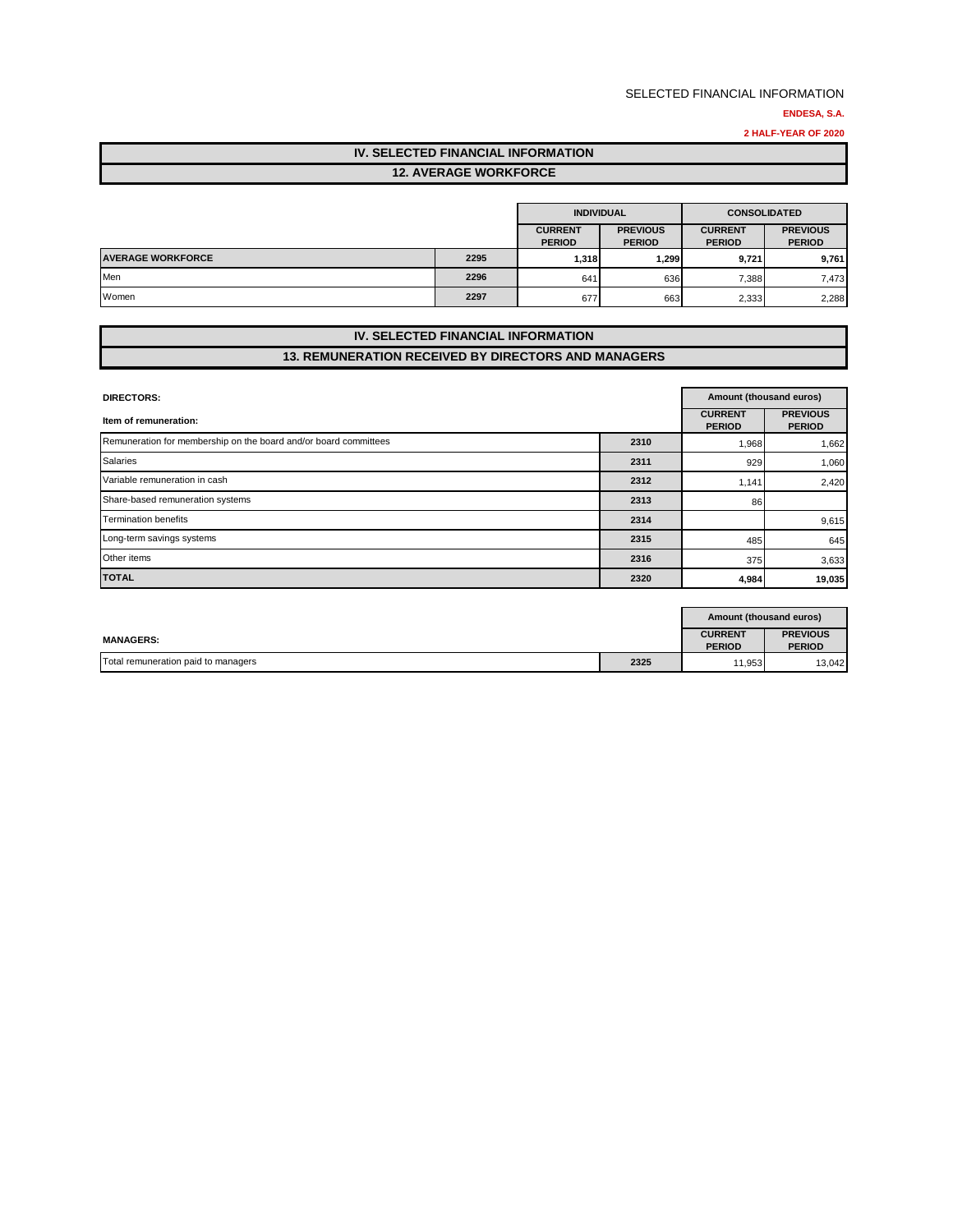#### **ENDESA, S.A.**

**2 HALF-YEAR OF 2020**

## **IV. SELECTED FINANCIAL INFORMATION 14. RELATED-PARTY TRANSACTIONS AND BALANCES (1/2)**

**Units: Thousand euros**

|                                         |      | <b>CURRENT PERIOD</b>       |                           |                                                  |                          |              |  |
|-----------------------------------------|------|-----------------------------|---------------------------|--------------------------------------------------|--------------------------|--------------|--|
| <b>EXPENSES AND REVENUE</b>             |      | Significant<br>shareholders | Directors and<br>managers | Group<br>employees,<br>companies and<br>entities | Other related<br>parties | <b>Total</b> |  |
| 1)<br>Finance costs                     | 2340 | 97,000                      |                           |                                                  |                          | 97,000       |  |
| (2)<br>Leases                           | 2343 |                             |                           |                                                  |                          |              |  |
| 3)<br>Services received                 | 2344 | 44,000                      |                           |                                                  | 7,000                    | 51,000       |  |
| Purchase of inventories<br>4)           | 2345 | 59,000                      |                           |                                                  |                          | 59,000       |  |
| 5)<br>Other expenses                    | 2348 | 454,000                     |                           |                                                  |                          | 454,000      |  |
| TOTAL EXPENSES $(1 + 2 + 3 + 4 + 5)$    | 2350 | 654,000                     |                           |                                                  | 7,000                    | 661,000      |  |
| Finance income<br>6)                    | 2351 | 4,000                       |                           |                                                  |                          | 4,000        |  |
| $\left( 7\right)$<br>Dividends received | 2354 |                             |                           |                                                  |                          |              |  |
| 8)<br>Services rendered                 | 2356 | 14,000                      |                           |                                                  | 2,000                    | 16,000       |  |
| 9)<br>Sale of inventories               | 2357 | 92,000                      |                           |                                                  |                          | 92,000       |  |
| Other income<br>(10)                    | 2359 | 364,000                     |                           |                                                  |                          | 364,000      |  |
| TOTAL REVENUE $(6 + 7 + 8 + 9 + 10)$    | 2360 | 474,000                     |                           |                                                  | 2,000                    | 476,000      |  |

|                                                                     |      | <b>CURRENT PERIOD</b>              |                                  |                                                  |                          |              |  |
|---------------------------------------------------------------------|------|------------------------------------|----------------------------------|--------------------------------------------------|--------------------------|--------------|--|
| <b>OTHER TRANSACTIONS:</b>                                          |      | <b>Significant</b><br>shareholders | <b>Directors and</b><br>managers | Group<br>employees,<br>companies and<br>entities | Other related<br>parties | <b>Total</b> |  |
| Financing agreements: loans and capital contributions<br>(lender)   | 2372 |                                    | 1,000                            |                                                  |                          | 1,000        |  |
| Financing agreements: loans and capital contributions<br>(borrower) | 2375 | 3,700,000                          |                                  |                                                  |                          | 3,700,000    |  |
| Guarantees and collateral given                                     | 2381 |                                    | 7,000                            |                                                  |                          | 7,000        |  |
| Guarantees and collateral received                                  | 2382 | 112,000                            |                                  |                                                  |                          | 112,000      |  |
| Commitments assumed                                                 | 2383 | 96,000                             |                                  |                                                  |                          | 96,000       |  |
| Dividends and other earnings distributed                            | 2386 | 1,095,000                          |                                  |                                                  |                          | 1,095,000    |  |
| Other transactions                                                  | 2385 | 151,000                            |                                  |                                                  |                          | 151,000      |  |

|                                                |      | <b>CURRENT PERIOD</b>       |                           |                                                  |                          |              |
|------------------------------------------------|------|-----------------------------|---------------------------|--------------------------------------------------|--------------------------|--------------|
| <b>BALANCES ON THE REPORTING DATE:</b>         |      | Significant<br>shareholders | Directors and<br>managers | Group<br>employees,<br>companies and<br>entities | Other related<br>parties | <b>Total</b> |
| $\vert$ 1)<br>Trade receivables                | 2341 | 624,000                     |                           |                                                  |                          | 624,000      |
| 2)<br>Loans and credit given                   | 2342 |                             | 1,000                     |                                                  |                          | 1,000        |
| 3)<br>Other receivables                        | 2346 | 520,000                     |                           |                                                  |                          | 520,000      |
| TOTAL RECEIVABLES $(1 + 2 + 3)$                | 2347 | 1,144,000                   | 1,000                     |                                                  |                          | 1,145,000    |
| Trade payables<br>(4)                          | 2352 | 1,233,000                   |                           |                                                  |                          | 1,233,000    |
| Loans and credit received<br>$\vert 5 \rangle$ | 2353 | 3,002,000                   |                           |                                                  |                          | 3,002,000    |
| 6)<br>Other payment obligations                | 2355 | 504,000                     |                           |                                                  |                          | 504,000      |
| TOTAL PAYABLES $(4 + 5 + 6)$                   | 2358 | 4,739,000                   |                           |                                                  |                          | 4,739,000    |